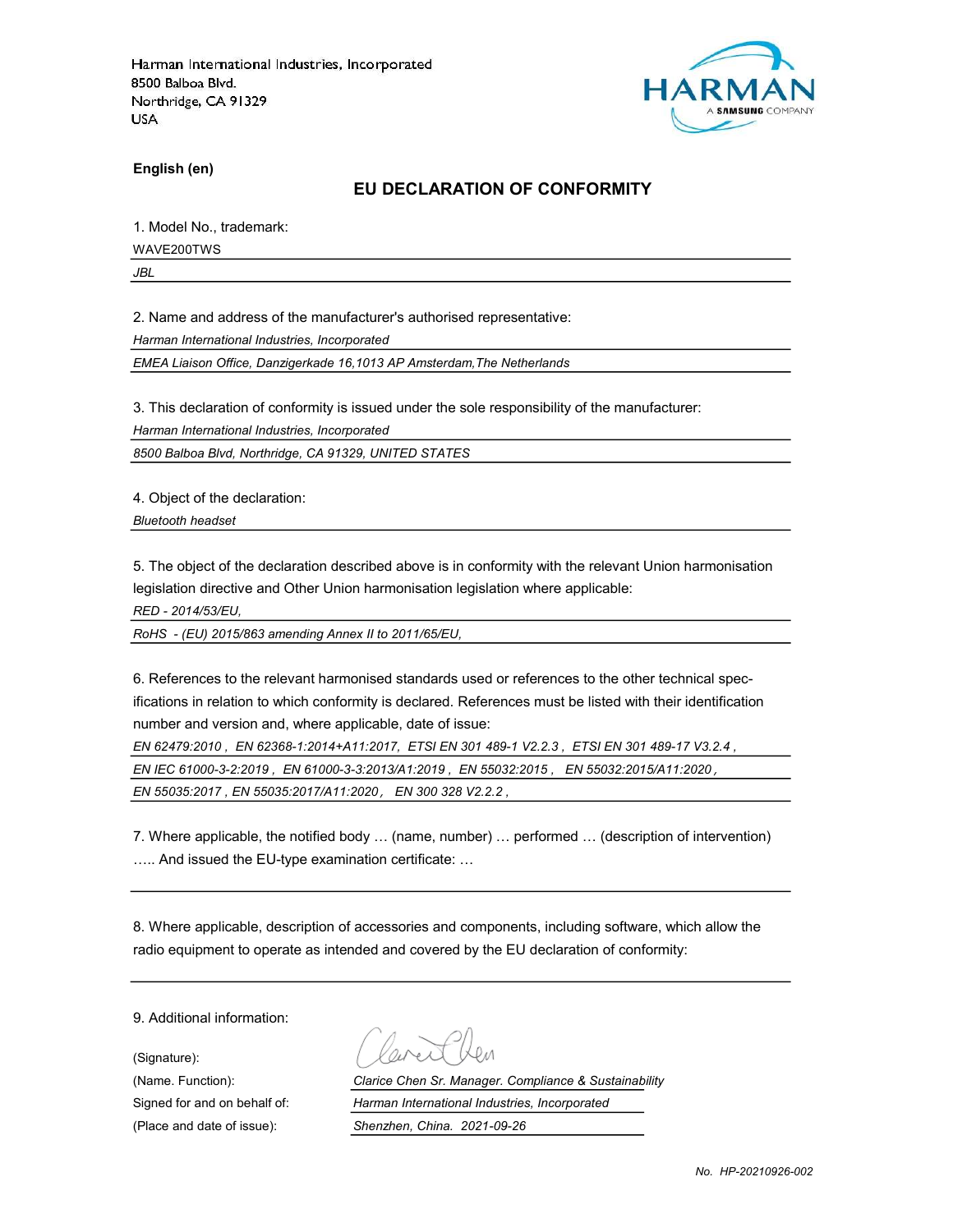

#### UK DECLARATION OF CONFORMITY

1. Model No., trademark: WAVE200TWS

JBL

2. Name and address of the manufacturer's authorised representative: Harman International Industries, Incorporated

Ground Floor, Westside 2, London Road, Apsley, Hemel Hempstead, Hertfordshire, HP3 9TD, United Kingdom.

3. This declaration of conformity is issued under the sole responsibility of the manufacturer:

Harman International Industries, Incorporated

8500 Balboa Blvd, Northridge, CA 91329, UNITED STATES

4. Object of the declaration: Bluetooth headset

5. The object of the declaration described above is in conformity with the relevant Union harmonisation legislation directive and Other Union harmonisation legislation where applicable: Radio Equipment Regulations 2017

The Restriction of the Use of Certain Hazardous Substances in Electrical and Electronic Equipment Regulations 2012

6. References to the relevant harmonised standards used or references to the other technical specifications in relation to which conformity is declared. References must be listed with their identification number and version and, where applicable, date of issue:

EN 62479:2010 , EN 62368-1:2014+A11:2017, ETSI EN 301 489-1 V2.2.3 , ETSI EN 301 489-17 V3.2.4 , EN IEC 61000-3-2:2019 , EN 61000-3-3:2013/A1:2019 , EN 55032:2015 , EN 55032:2015/A11:2020, EN 55035:2017 , EN 55035:2017/A11:2020, EN 300 328 V2.2.2 ,

7. Where applicable, the notified body … (name, number) … performed … (description of intervention) ….. And issued the EU-type examination certificate: …

8. Where applicable, description of accessories and components, including software, which allow the radio equipment to operate as intended and covered by the EU declaration of conformity:

9. Additional information:

-

(Signature): (Place and date of issue): Shenzhen, China. 2021-09-26

(Name. Function): Clarice Chen Sr. Manager. Compliance & Sustainability Signed for and on behalf of: Harman International Industries, Incorporated

No. HP-20210926-002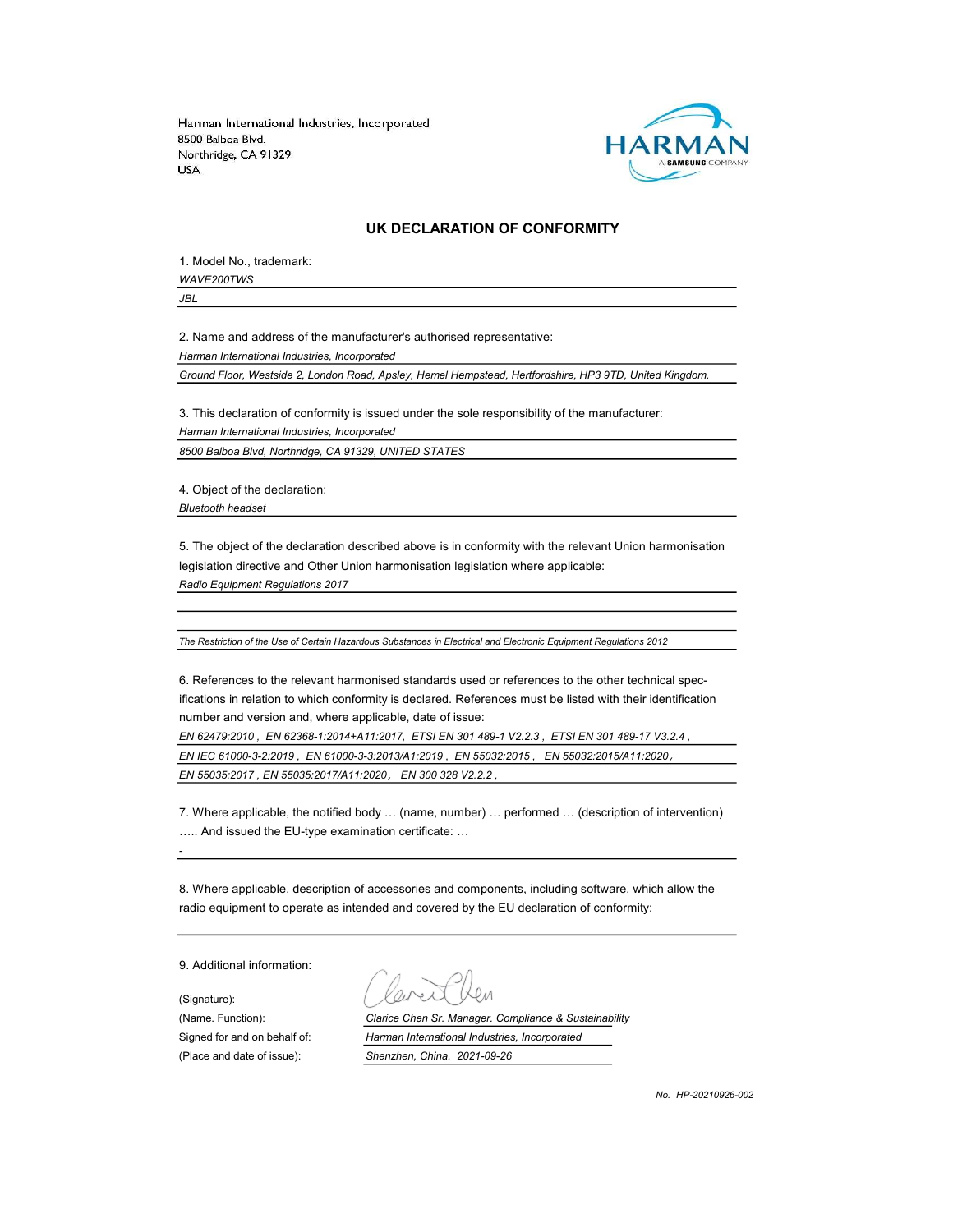

Български (bg)

#### ЕС ДЕКЛАРАЦИЯ ЗА СЪОТВЕТСТВИЕ

1.Модел No., търговска марка :

WAVE200TWS

JBL

2. Име и адрес на производителя или на неговия упълномощен представител:

Harman International Industries, Incorporated

EMEA Liaison Office, Danzigerkade 16,1013 AP Amsterdam,The Netherlands

3. Настоящата декларация за съответствие е издадена на отговорността на производителя:

Harman International Industries, Incorporated

8500 Balboa Blvd, Northridge, CA 91329, UNITED STATES

4. Предмет на декларацията: Bluetooth headset

5. Предметът на декларацията, описан по-горе, отговаря на съответното законодателство на Съюза за хармонизация Директива и Друго законодателство на Съюза за хармонизация, когато е приложимо: RED - 2014/53/EU,

RoHS - (EU) 2015/863 amending Annex II to 2011/65/EU,

6. Позоваване на използваните хармонизирани стандарти или позоваване на други технически спецификации, по отно отношение на които се декларира съответствие.При позоваването трябва да се посочва техният идентификационен номер и версията им и,ако е приложимо,дата на издаване: EN 62479:2010 , EN 62368-1:2014+A11:2017, ETSI EN 301 489-1 V2.2.3 , ETSI EN 301 489-17 V3.2.4 , EN IEC 61000-3-2:2019 , EN 61000-3-3:2013/A1:2019 , EN 55032:2015 , EN 55032:2015/A11:2020, EN 55035:2017 , EN 55035:2017/A11:2020, EN 300 328 V2.2.2 ,

7. Когато е приложимо, нотифицираният орган… (наименование, номер)… извърши … (описание на извършеното) … и издаде сертификата за ЕС изследване на типа: …

8. Когато е приложимо, описание на принадлежностите и компонентите, включително софтуер, които позволяват на радиосъоръжението да работи по предназначение и които са обхванати от ЕС декларацията за съответствие:

9. Допълнителна информация:

(подпис):

Carcio Clen

(име, длъжност): Clarice Chen Sr. Manager. Compliance & Sustainability Подписано за и от името на: Harman International Industries, Incorporated (място и дата на издаване): Shenzhen, China. 2021-09-26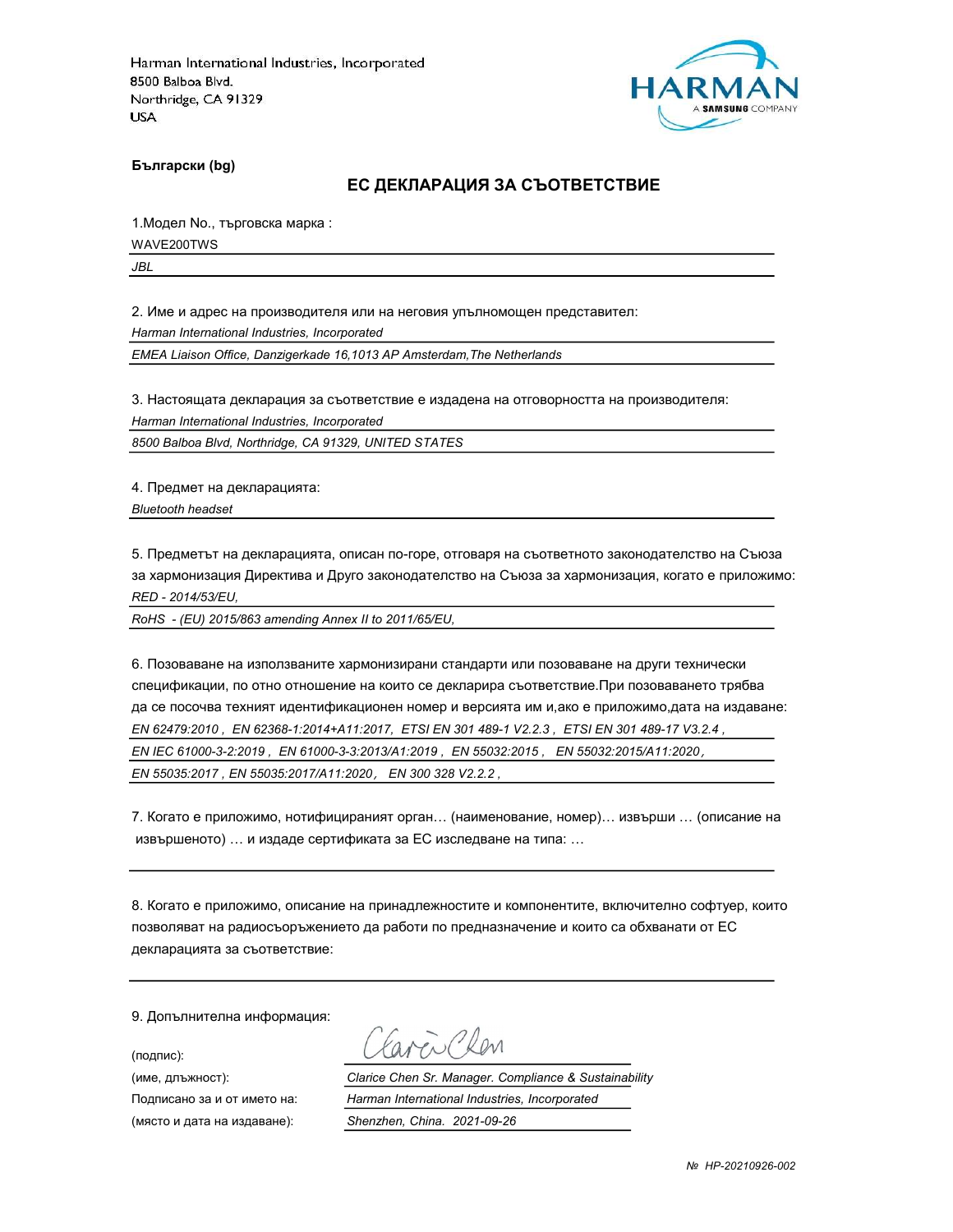

Deutsch (de)

# EU-KONFORMITÄTSERKLÄRUNG

1. Modell Nr., Handelsmarke:

WAVE200TWS

JBL

2. Name und Anschrift des Herstellers oder seines Bevollmächtigten:

Harman International Industries, Incorporated

EMEA Liaison Office, Danzigerkade 16,1013 AP Amsterdam,The Netherlands

3. Die alleinige Verantwortung für die Ausstellung dieser Konformitätserklärung trägt der Hersteller: Harman International Industries, Incorporated

8500 Balboa Blvd, Northridge, CA 91329, UNITED STATES

4. Gegenstand der Erklärung

Bluetooth headset

5. Der oben beschriebene Gegenstand der Erklärung erfüllt die einschlägigen Harmonisierungsrecht -svorschriften der Union Richtlinie und gegebenenfalls weitere Harmonisierungsrechtsvorschriften der Union: RED - 2014/53/EU,

RoHS - (EU) 2015/863 amending Annex II to 2011/65/EU,

6.Angabe der einschlägigen harmonisierten Normen, die zugrunde gelegt wurden, oder Angabe der anderen technischen Spezifikationen, bezüglich derer die Konformität erklärt wird: Dabei müssen die jeweilige Kennnummer,die angewandte Fassung und gegebenenfalls das Ausgabedatum angegeben werden:

EN 62479:2010 , EN 62368-1:2014+A11:2017, ETSI EN 301 489-1 V2.2.3 , ETSI EN 301 489-17 V3.2.4 ,

EN IEC 61000-3-2:2019 , EN 61000-3-3:2013/A1:2019 , EN 55032:2015 , EN 55032:2015/A11:2020,

EN 55035:2017 , EN 55035:2017/A11:2020, EN 300 328 V2.2.2 ,

7. Falls zutreffend — Die notifizierte Stelle … (Name, Kennnummer) hat … (Beschreibung ihrer Mitwirkung) … und folgende EU-Baumusterprüfbescheinigung ausgestellt:

8.Falls vorhanden — Beschreibung des Zubehörs und der Bestandteile einschließlich Software,die den bestimmungsgemäßen Betrieb der Funkanlage ermöglichen und von der EU-Konformitätserklärung erfasst werden:

9. Zusatzangaben

(Unterschrift):

(Ort und Datum der Ausstellung): Shenzhen, China. 2021-09-26

Favor Clen

(Name, Funktion): Clarice Chen Sr. Manager. Compliance & Sustainability Unterzeichnet und im Namen von: Harman International Industries, Incorporated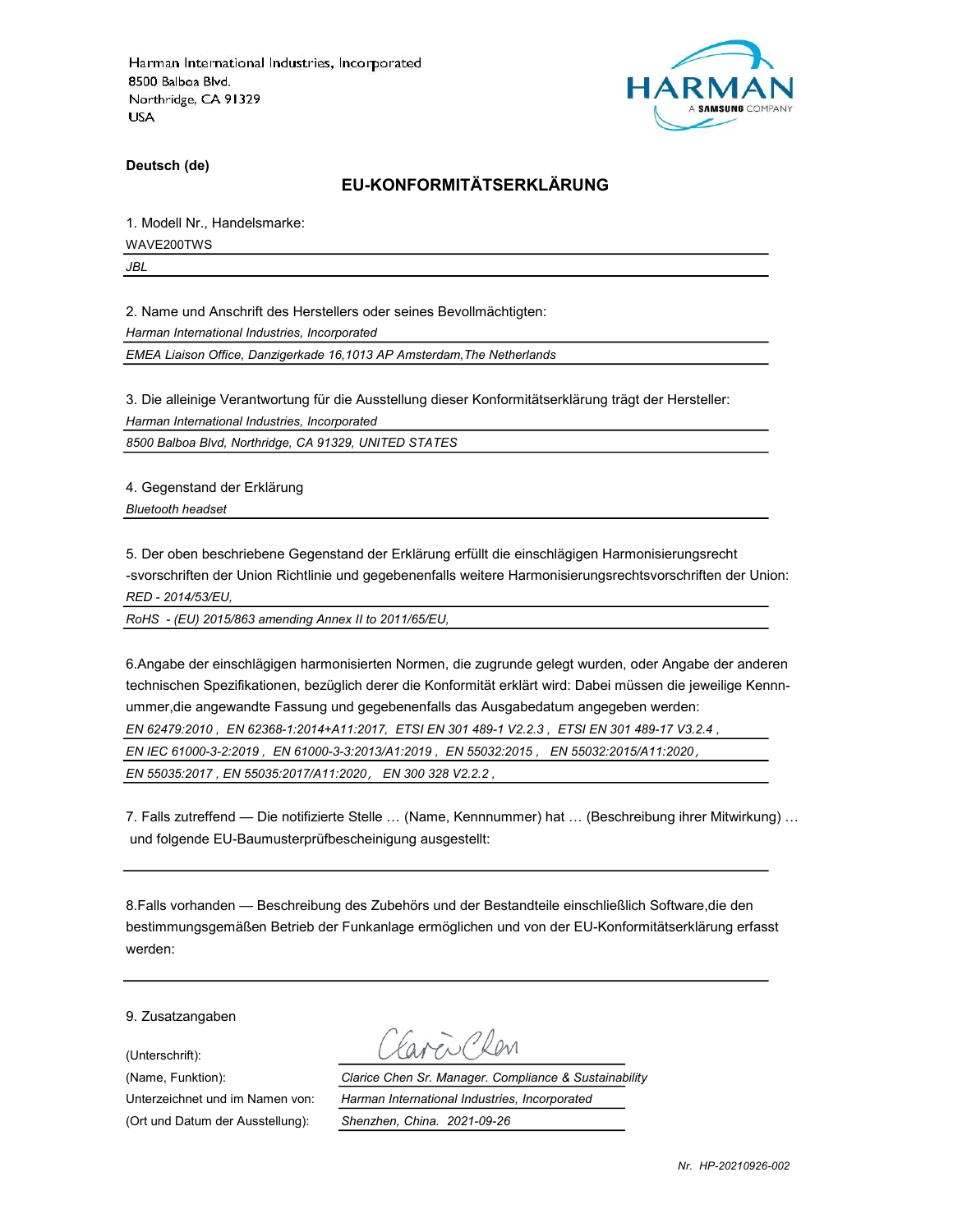

Hrvatski (hr)

### EU IZJAVA O SUKLADNOSTI

1.Model br.,marka WAVE200TWS

JBL

2. Ime i adresa proizvođača ili njegovog ovlaštenog zastupnika:

Harman International Industries, Incorporated

EMEA Liaison Office, Danzigerkade 16,1013 AP Amsterdam,The Netherlands

3. Za izdavanje ove izjave o sukladnosti odgovoran je isključivo proizvođač:

Harman International Industries, Incorporated

8500 Balboa Blvd, Northridge, CA 91329, UNITED STATES

4. Predmet izjave:

Bluetooth headset

5. Prethodno opisani predmet izjave u skladu je s relevantnim zakonodavstvom Unije o usklađivanju i drugim zakonodavstvom Unije o usklađivanju prema potrebi:

RED - 2014/53/EU,

RoHS - (EU) 2015/863 amending Annex II to 2011/65/EU,

6. Upućivanja na odgovarajuće usklađene norme koje se upotrebljavaju ili upućivanje na druge tehničke specifikacije u odnosu na koje se deklarira sukladnost. Upućivanja moraju biti navedena s identifikacijskim brojem i verzijom te, prema potrebi, datumom izdavanja:

EN 62479:2010 , EN 62368-1:2014+A11:2017, ETSI EN 301 489-1 V2.2.3 , ETSI EN 301 489-17 V3.2.4 , EN IEC 61000-3-2:2019 , EN 61000-3-3:2013/A1:2019 , EN 55032:2015 , EN 55032:2015/A11:2020, EN 55035:2017 , EN 55035:2017/A11:2020, EN 300 328 V2.2.2 ,

7.Prema potrebi, prijavljeno tijelo ... (naziv, broj) … provelo je … (opis intervencije) … i izdalo potvrdu o EU ispitivanju tipa:

8. Prema potrebi, opis dodatne opreme i sastavnica, uključujući softver, koji omogućuju normalan rad radijske opreme koji je obuhvaćen EU izjavom o sukladnosti:

9. Dodatne informacije:

(potpis):

aveillen

(ime, funkcija) Clarice Chen Sr. Manager. Compliance & Sustainability Potpisano za i u ime: <br>
Harman International Industries, Incorporated (mjesto i datum izdavanja): Shenzhen, China. 2021-09-26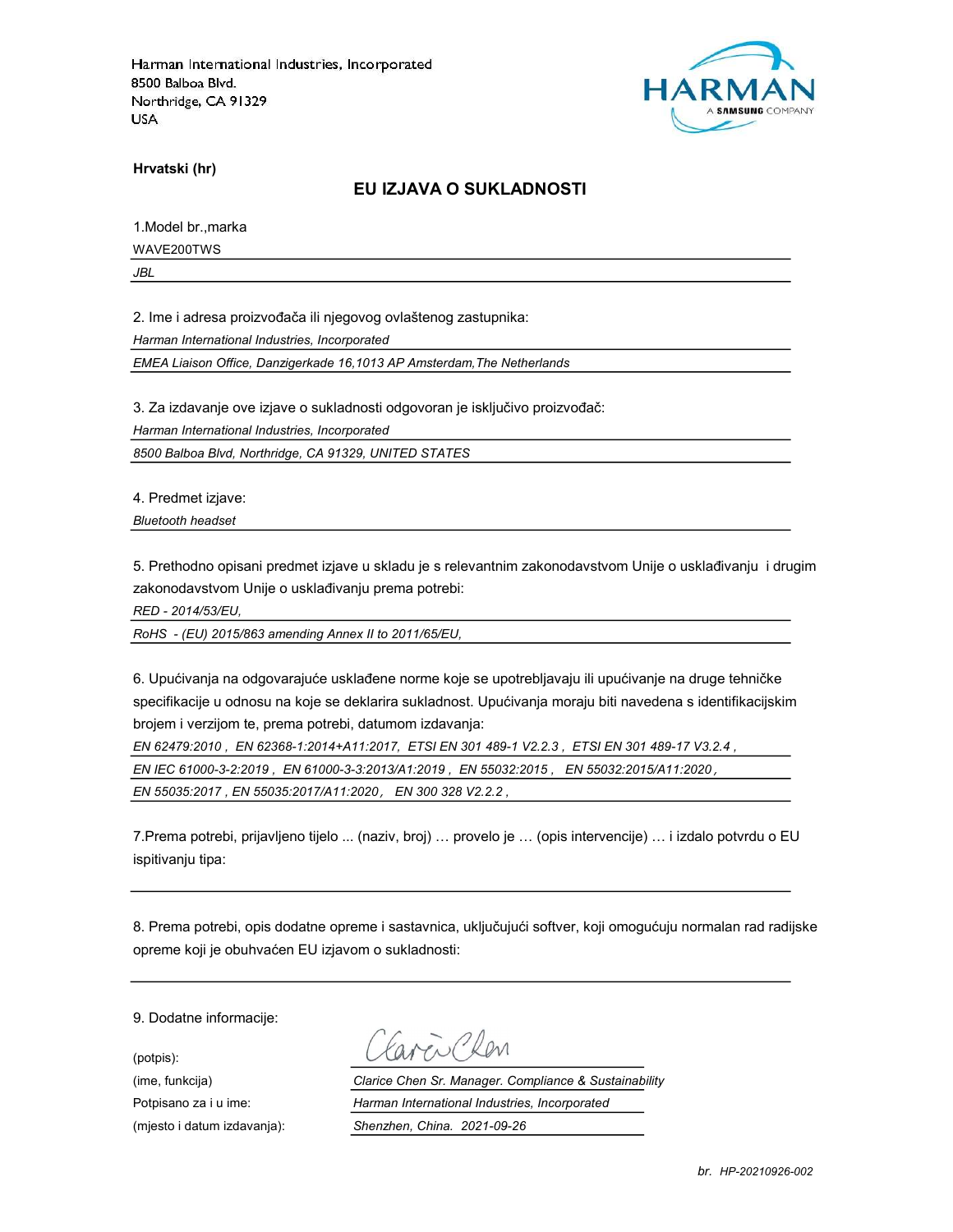

čeština (cs)

# EU PROHLÁŠENÍ O SHODĚ

1. Model č.,ochranná známka:

WAVE200TWS

JBL

2. Jméno a adresa výrobce nebo jeho zplnomocněného zástupce:

Harman International Industries, Incorporated

EMEA Liaison Office, Danzigerkade 16,1013 AP Amsterdam,The Netherlands

3. Toto prohlášení o shodě se vydává na výhradní odpovědnost výrobce:

Harman International Industries, Incorporated

8500 Balboa Blvd, Northridge, CA 91329, UNITED STATES

4. Předmět prohlášení:

Bluetooth headset

5. Výše popsaný předmět prohlášení je ve shodě s příslušnými harmonizovanými právními předpisy Unie a náležitých případech další harmonizované právní předpisy Unie:

RED - 2014/53/EU,

RoHS - (EU) 2015/863 amending Annex II to 2011/65/EU,

6. Odkazy na příslušné harmonizované normy, které byly použity, nebo na jiné technické specifikace, na jejichž základě se shoda prohlašuje. Odkazy se uvedou s jejich identifikačním číslem a verzí a v příslušných případech rovněž s datem vydání:

EN 62479:2010 , EN 62368-1:2014+A11:2017, ETSI EN 301 489-1 V2.2.3 , ETSI EN 301 489-17 V3.2.4 , EN IEC 61000-3-2:2019 , EN 61000-3-3:2013/A1:2019 , EN 55032:2015 , EN 55032:2015/A11:2020, EN 55035:2017 , EN 55035:2017/A11:2020, EN 300 328 V2.2.2 ,

7. Případně: oznámený subjekt ... (název, číslo) … provedl … (popis opatření) … a vydal certifikát EU přezkoušení typu:

8.V příslušných případech popis příslušenství a součástí, včetně softwaru, které umožňují zamýšlené fungování rádiového zařízení v souladu s EU prohlášením o shodě:

9. Další informace:

(podpis):

(jméno, funkce): Clarice Chen Sr. Manager. Compliance & Sustainability Podepsáno za a jménem: Harman International Industries, Incorporated (místo a datum vydání): Shenzhen, China. 2021-09-26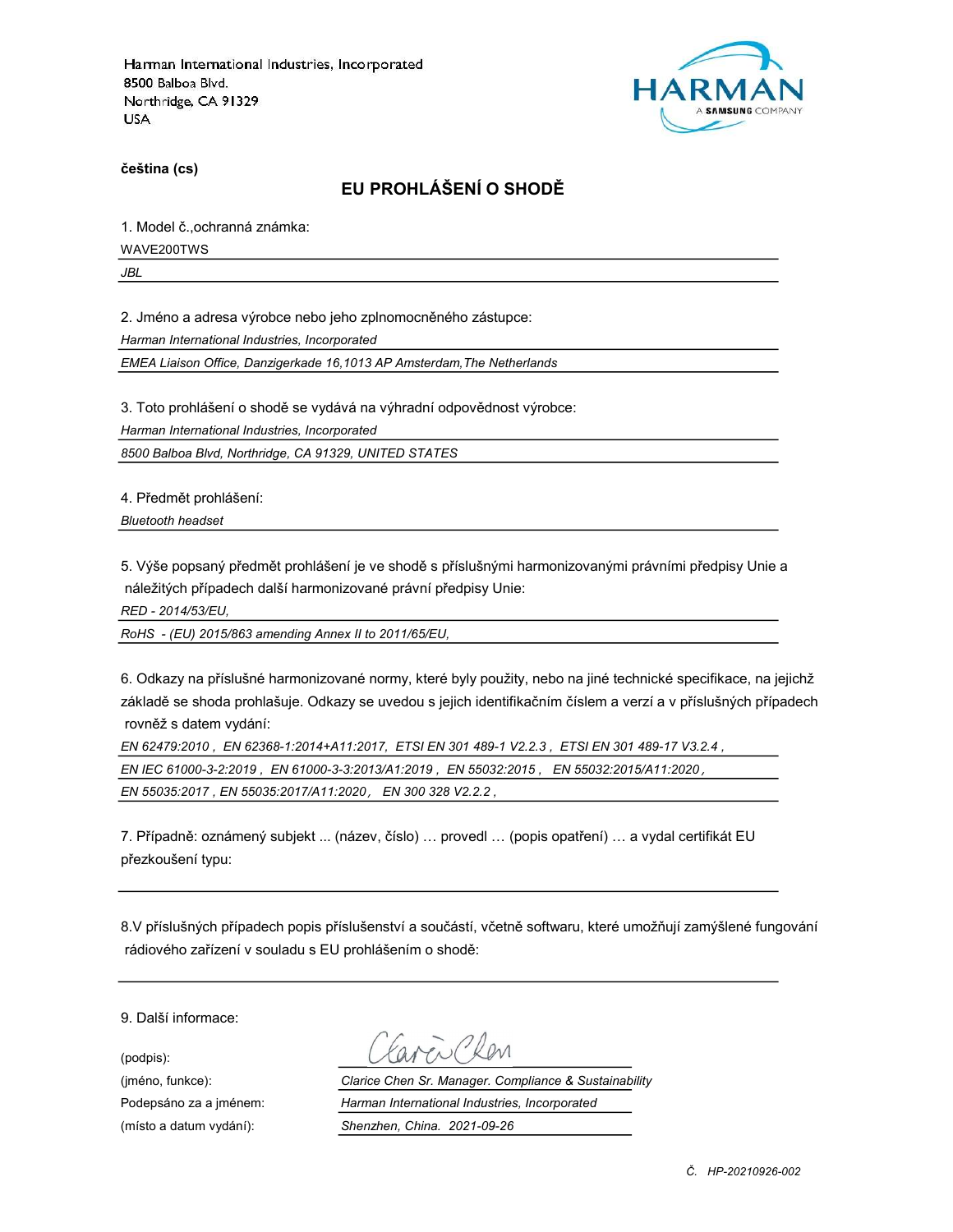

eesti keel (et)

#### ELI VASTAVUSDEKLARATSIOON

1. Tootenumber,kaubamärk:

WAVE200TWS

JBL

2. Tootja või tema volitatud esindaja nimi ja aadress:

Harman International Industries, Incorporated

EMEA Liaison Office, Danzigerkade 16,1013 AP Amsterdam,The Netherlands

3. Käesolev vastavusdeklaratsioon on välja antud tootja ainuvastutusel:

Harman International Industries, Incorporated

8500 Balboa Blvd, Northridge, CA 91329, UNITED STATES

4. Deklareeritav toode:

Bluetooth headset

5. Ülalkirjeldatud deklareeritav toode on kooskõlas asjakohaste liidu ühtlustamisõigusaktidega ja Muud liidu ühtlustamisõigusaktid (vajaduse korral):

RED - 2014/53/EU,

RoHS - (EU) 2015/863 amending Annex II to 2011/65/EU,

6. Viited kasutatud harmoneeritud standarditele või muudele tehnilistele kirjeldustele, millele vastavust deklareeritakse. Viidetele peab lisama nende identifitseerimisnumbri ja versiooni ning vajaduse korral väljaandmise kuupäeva:

EN 62479:2010 , EN 62368-1:2014+A11:2017, ETSI EN 301 489-1 V2.2.3 , ETSI EN 301 489-17 V3.2.4 , EN IEC 61000-3-2:2019 , EN 61000-3-3:2013/A1:2019 , EN 55032:2015 , EN 55032:2015/A11:2020, EN 55035:2017 , EN 55035:2017/A11:2020, EN 300 328 V2.2.2 ,

7.Vajaduse korral: teavitatud asutus … (nimi, number) … teostas … (tegevuse kirjeldus) … ja andis välja Eli tüübihindamistõendi:

8.Vajaduse korral selliste tarvikute ja osade, samuti tarkvara kirjeldus, mis võimaldavad raadioseadet kasutada ettenähtud otstarbel ja kooskõlas ELi vastavusdeklaratsiooniga:

9. Lisateave:

(allkiri):

(väljaandmise koht ja kuupäev): Shenzhen, China. 2021-09-26

(nimi, ametinimetus): Clarice Chen Sr. Manager. Compliance & Sustainability Alla kirjutanud (kelle poolt/nimel): Harman International Industries, Incorporated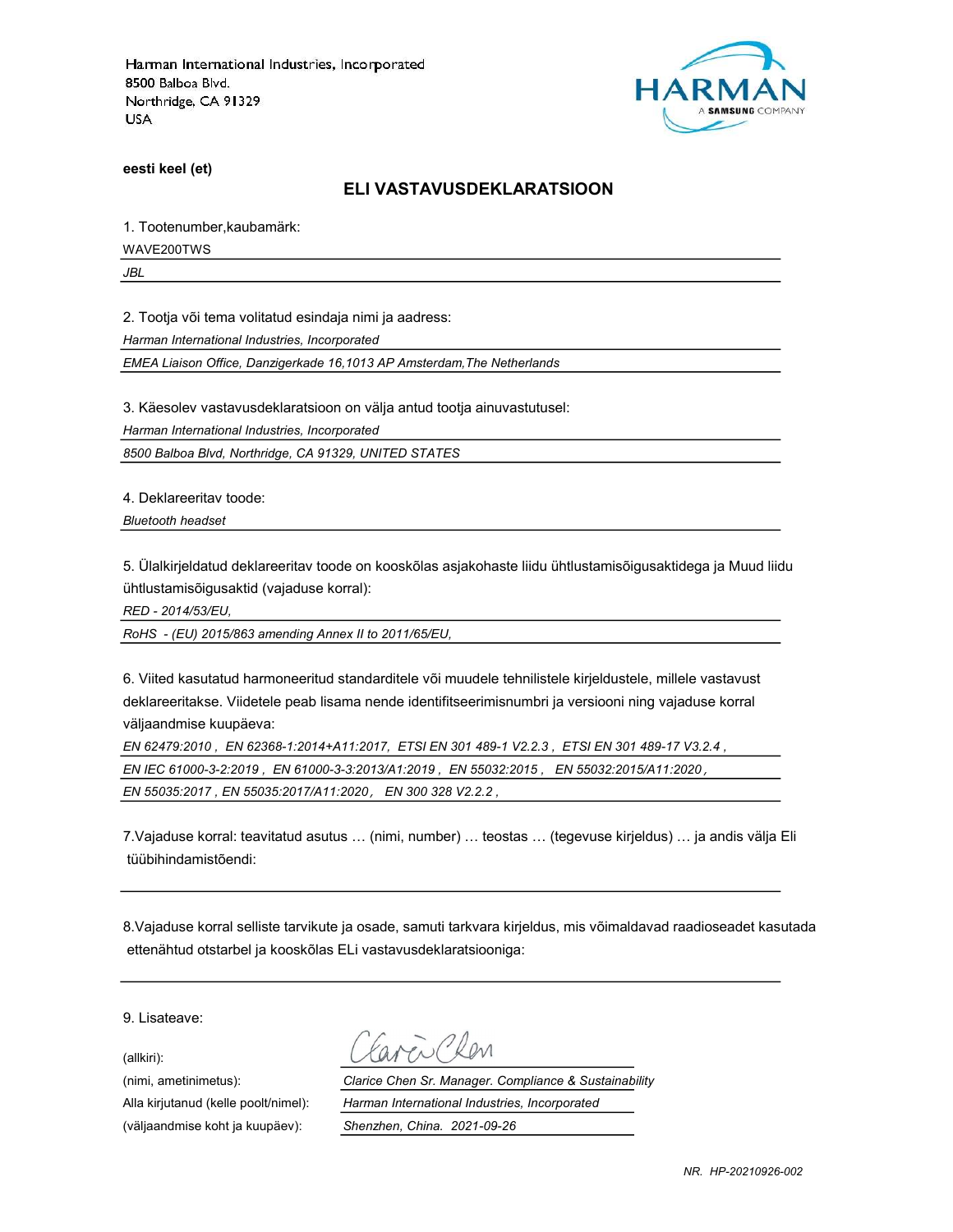

español (es)

# DECLARACIÓN UE DE CONFORMIDAD

1. Nombre del Modelo,marca:

WAVE200TWS

JBL

2. Nombre y dirección del fabricante o de su representante autorizado:

Harman International Industries, Incorporated

EMEA Liaison Office, Danzigerkade 16,1013 AP Amsterdam,The Netherlands

3. La presente declaración de conformidad se expide bajo la exclusiva responsabilidad del fabricante.

Harman International Industries, Incorporated

8500 Balboa Blvd, Northridge, CA 91329, UNITED STATES

4. Objeto de la declaración:

Bluetooth headset

5. El objeto de la declaración descrito anteriormente es conforme con la legislación de armonización pertinente de la Unión y Otra legislación de armonización de la Unión, cuando sea aplicable: RED - 2014/53/EU,

RoHS - (EU) 2015/863 amending Annex II to 2011/65/EU,

6.Referencias a las normas armonizadas pertinentes utilizadas o referencias a las otras especificaciones técnicas en relación con las cuales se declara la conformidad. Las referencias se enumerarán con su número de identificación y su versión y, en su caso, la fecha de emisión:

EN 62479:2010 , EN 62368-1:2014+A11:2017, ETSI EN 301 489-1 V2.2.3 , ETSI EN 301 489-17 V3.2.4 ,

EN IEC 61000-3-2:2019 , EN 61000-3-3:2013/A1:2019 , EN 55032:2015 , EN 55032:2015/A11:2020,

EN 55035:2017 , EN 55035:2017/A11:2020, EN 300 328 V2.2.2 ,

7. Cuando proceda: El organismo notificado … (nombre, número) … ha efectuado … (descripción de la intervención) … y expedido el certificado de examen UE de tipo:

8. Cuando proceda, descripción de los accesorios y componentes, incluido el software, que permiten que el equipo radioeléctrico funcione como estaba previsto y esté amparado por la declaración UE de conformidad:

9. Información adicional:

(Firma):

ave Clean

(nombre, cargo): Clarice Chen Sr. Manager. Compliance & Sustainability Firmado en nombre de: Harman International Industries, Incorporated (lugar y fecha de expedición): Shenzhen, China. 2021-09-26

No. HP-20210926-002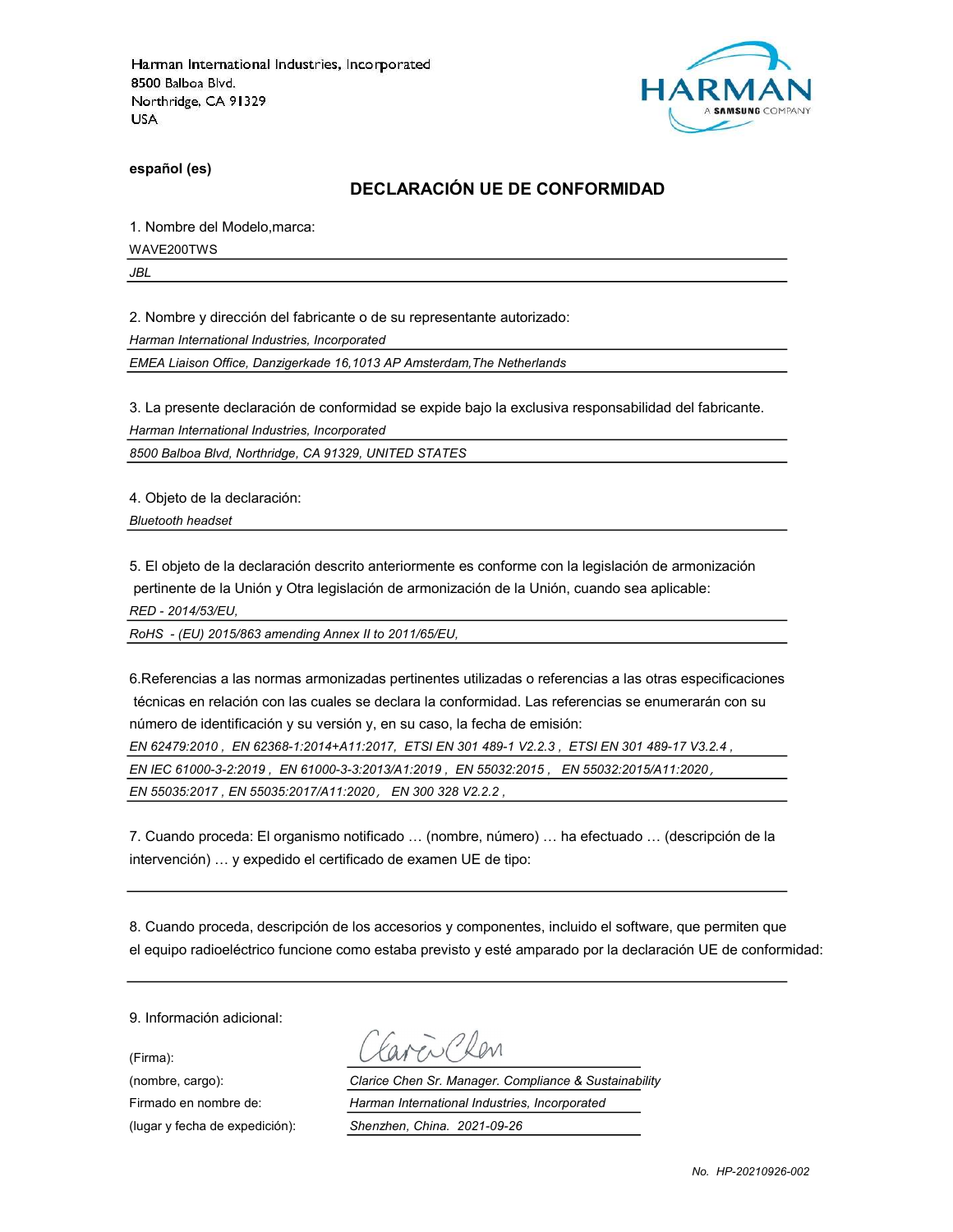

italiano (it)

#### DICHIARAZIONE DI CONFORMITÀ UE

1. Modello n.,brand:

WAVE200TWS

JBL

2. Nome e indirizzo del fabbricante o del suo rappresentante autorizzato:

Harman International Industries, Incorporated

EMEA Liaison Office, Danzigerkade 16,1013 AP Amsterdam,The Netherlands

3. La presente dichiarazione di conformità è rilasciata sotto l'esclusiva responsabilità del fabbricante:

Harman International Industries, Incorporated

8500 Balboa Blvd, Northridge, CA 91329, UNITED STATES

4. Oggetto della dichiarazione:

Bluetooth headset

5. L'oggetto della dichiarazione di cui sopra è conforme alla pertinente normativa di armonizzazione dell'Unione e Se del caso, altre normative di armonizzazione dell'Unione:

RED - 2014/53/EU,

RoHS - (EU) 2015/863 amending Annex II to 2011/65/EU,

6. Riferimento alle pertinenti norme armonizzate utilizzate o riferimenti alle altre specifiche tecniche in relazione alle quali è dichiarata la conformità. I riferimenti devono essere indicati con il loro numero di identificazione e versione e, se del caso, la data di emissione:

EN 62479:2010 , EN 62368-1:2014+A11:2017, ETSI EN 301 489-1 V2.2.3 , ETSI EN 301 489-17 V3.2.4 , EN IEC 61000-3-2:2019 , EN 61000-3-3:2013/A1:2019 , EN 55032:2015 , EN 55032:2015/A11:2020, EN 55035:2017 , EN 55035:2017/A11:2020, EN 300 328 V2.2.2 ,

7. Se del caso, l'organismo notificato … (denominazione, numero) … ha effettuato … (descrizione dell'intervento) … e rilasciato il certificato di esame UE del tipo:

8. Se del caso, una descrizione degli accessori e dei componenti inclusi nella dichiarazione di con -formità UE,compreso il software, che consentono all'apparecchiatura radio di funzionare come previsto:

9. Informazioni supplementari:

(Firma):

Favor Clear

(nome, funzione): Clarice Chen Sr. Manager. Compliance & Sustainability Firmato a nome e per conto di: Harman International Industries, Incorporated (luogo e data del rilascio): Shenzhen, China. 2021-09-26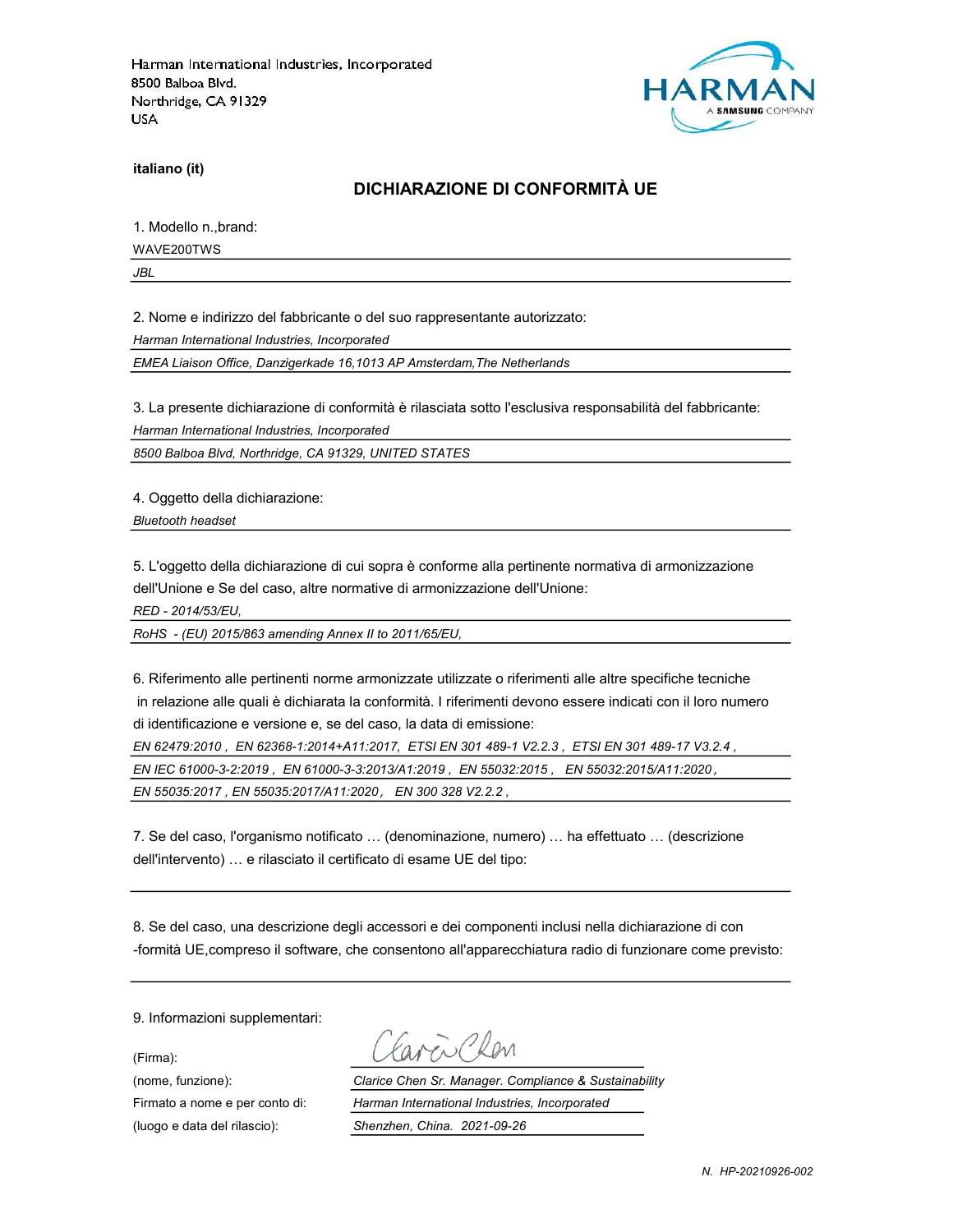

dansk (da)

#### EU-OVERENSSTEMMELSESERKLÆRING

1. Model nr.,mærke:

WAVE200TWS

JBL

2. Navn og adresse på fabrikanten eller dennes bemyndigede repræsentant:

Harman International Industries, Incorporated

EMEA Liaison Office, Danzigerkade 16,1013 AP Amsterdam,The Netherlands

3. Denne overensstemmelseserklæring udstedes på fabrikantens ansvar:

Harman International Industries, Incorporated

8500 Balboa Blvd, Northridge, CA 91329, UNITED STATES

4. Erklæringens genstand:

Bluetooth headset

5. Genstanden for erklæringen, som beskrevet ovenfor, er i overensstemmelse med den relevante EU-harmoniseringslovgivning og Eventuelt anden EU-harmoniseringslovgivning:

RED - 2014/53/EU,

RoHS - (EU) 2015/863 amending Annex II to 2011/65/EU,

6.Henvisninger til de relevante anvendte harmoniserede standarder eller henvisninger til de andre tekniske specifikationer, som der erklæres overensstemmelse med. Henvisninger angives med deres identifikationsnummer og version og eventuelt udstedelsesdato:

EN 62479:2010 , EN 62368-1:2014+A11:2017, ETSI EN 301 489-1 V2.2.3 , ETSI EN 301 489-17 V3.2.4 , EN IEC 61000-3-2:2019 , EN 61000-3-3:2013/A1:2019 , EN 55032:2015 , EN 55032:2015/A11:2020, EN 55035:2017 , EN 55035:2017/A11:2020, EN 300 328 V2.2.2 ,

7. Hvor det er relevant, det bemyndigede organ … (navn, nummer) har foretaget … (beskrivelse af aktiviteten) … og udstedt EU-typeafprøvningsattest:

8. I givet fald beskrivelse af tilbehør og komponenter, herunder software, som får radioudstyret til at fungere efter hensigten og er dækket af EU-overensstemmelseserklæringen:

9. Supplerende oplysninger:

(Underskrift):

(udstedelsessted og -dato): Shenzhen, China. 2021-09-26

(navn, stilling) (underskrift): Clarice Chen Sr. Manager. Compliance & Sustainability Underskrevet for og på vegne af: Harman International Industries, Incorporated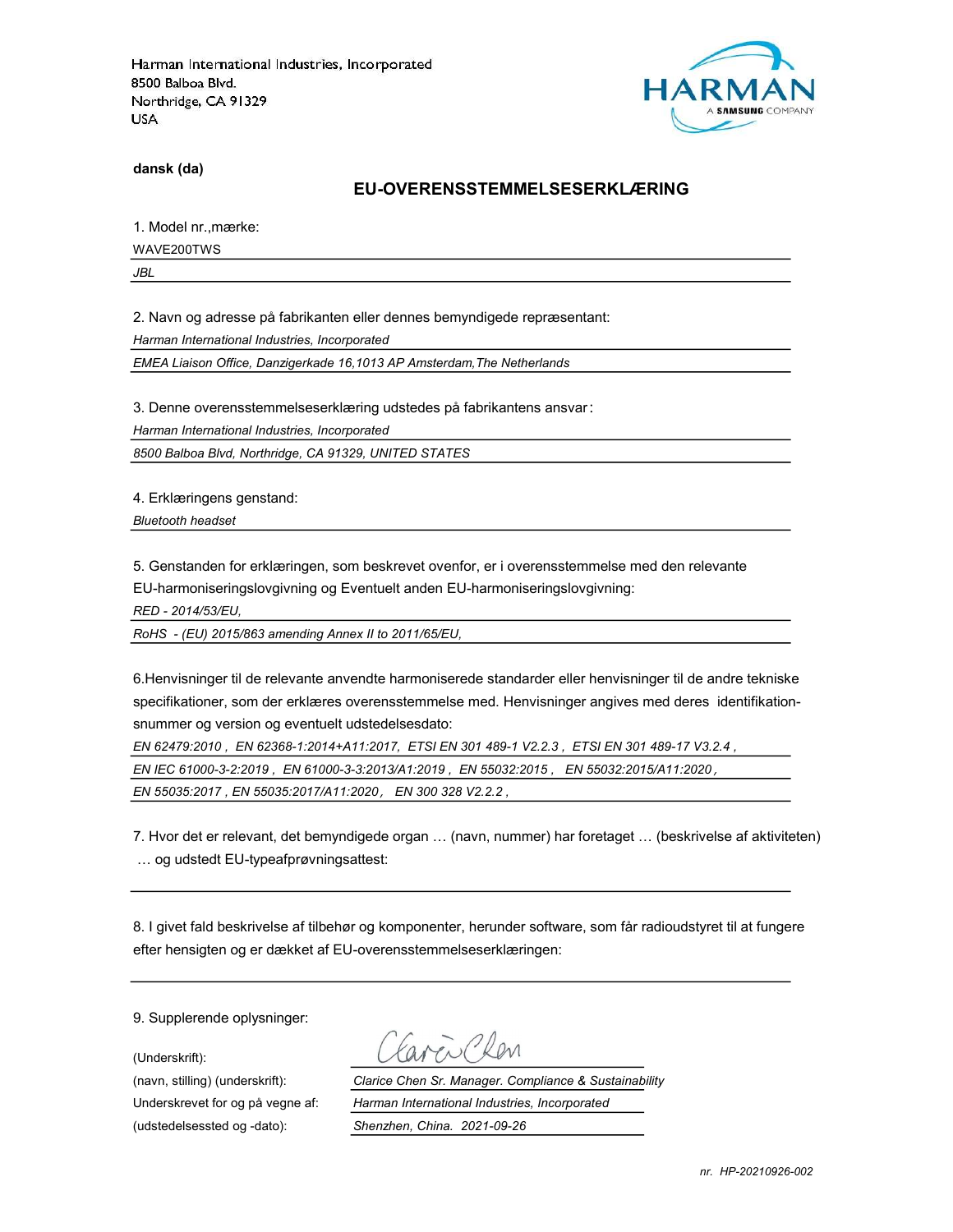

ελληνικά (el)

#### ΔΗΛΩΣΗ ΣΥΜΜΟΡΦΩΣΗΣ ΕΕ

1. Αριθμός μοντέλου, εμπορικό σήμα: WAVE200TWS

JBL

2. Όνομα και διεύθυνση του κατασκευαστή ή του εξουσιοδοτημένου αντιπροσώπου του:

Harman International Industries, Incorporated

EMEA Liaison Office, Danzigerkade 16,1013 AP Amsterdam,The Netherlands

3. Η παρούσα δήλωση συμμόρφωσης εκδίδεται με αποκλειστική ευθύνη του κατασκευαστή: Harman International Industries, Incorporated

8500 Balboa Blvd, Northridge, CA 91329, UNITED STATES

4.Αντικείμενο της δήλωσης: Bluetooth headset

5. Ο στόχος της δήλωσης που περιγράφεται παραπάνω είναι σύμφωνος προς τη σχετική ενωσιακή νομοθεσία εναρμόνισης και Άλλη ενωσιακή νομοθεσία εναρμόνισης, κατά περίπτωση RED - 2014/53/EU,

RoHS - (EU) 2015/863 amending Annex II to 2011/65/EU,

6. Αναφορές στα σχετικά εναρμονισμένα πρότυπα που χρησιμοποιούνται ή αναφορές στις λοιπές τεχνικές προδιαγραφές σε σχέση με τις οποίες δηλώνεται η συμμόρφωση. Οι αναφορές πρέπει να απαριθμούνται με τον αριθμό αναγνώρισης και την έκδοση και, κατά περίπτωση, την ημερομηνία δημοσίευσής τους: EN 62479:2010 , EN 62368-1:2014+A11:2017, ETSI EN 301 489-1 V2.2.3 , ETSI EN 301 489-17 V3.2.4 , EN IEC 61000-3-2:2019 , EN 61000-3-3:2013/A1:2019 , EN 55032:2015 , EN 55032:2015/A11:2020, EN 55035:2017 , EN 55035:2017/A11:2020, EN 300 328 V2.2.2 ,

7.Όπου έχει εφαρμογή, ο κοινοποιημένος οργανισμός … (ονομασία, αριθμός) … πραγματοποίησε (περιγραφή της παρέμβασης) … και εξέδωσε το πιστοποιητικό εξέτασης τύπου ΕΕ:

8.Όπου έχει εφαρμογή, περιγραφή των παρελκόμενων και εξαρτημάτων, συμπεριλαμβανομένου του λογισμικού, που επιτρέπουν στον ραδιοεξοπλισμό να λειτουργεί όπως προβλέπεται και που καλύπτ -N43ονται από τη δήλωση συμμόρφωσης:

9. Συμπληρωματικές πληροφορίες:

(υπογραφή):

avendelen

(όνομα, θέση): Clarice Chen Sr. Manager. Compliance & Sustainability

(τόπος και ημερομηνία έκδοσης): Shenzhen, China. 2021-09-26

Υπογραφή για λογαριασμό εξ ονόματος: Harman International Industries, Incorporated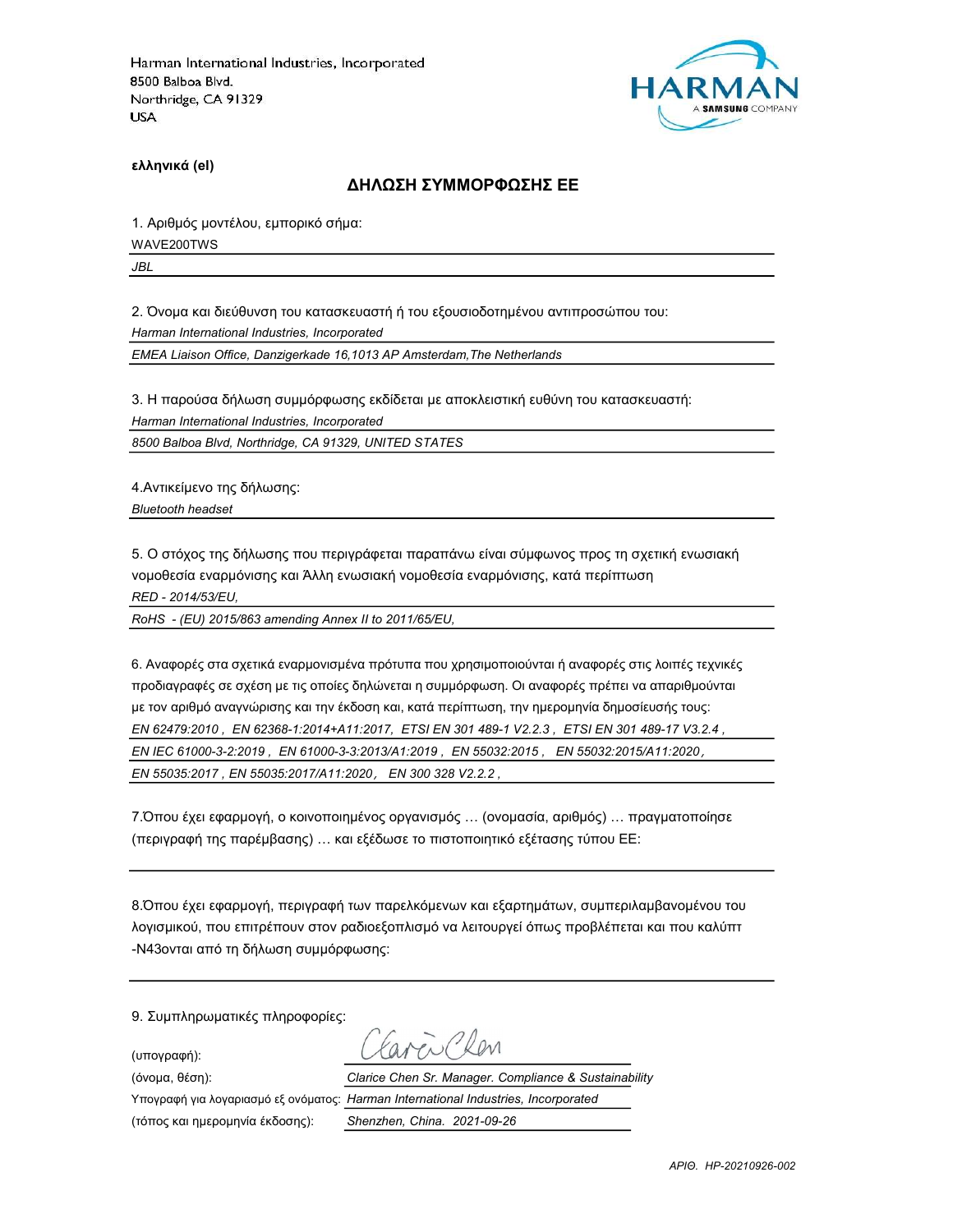

français (fr)

#### DECLARATION UE DE CONFORMITE

1. numéro de modèle,marque:

WAVE200TWS

JBL

2. Nom et adresse du fabricant ou de son mandataire:

Harman International Industries, Incorporated

EMEA Liaison Office, Danzigerkade 16,1013 AP Amsterdam,The Netherlands

3. La présente déclaration de conformité est établie sous la seule responsabilité du fabricant:

Harman International Industries, Incorporated

8500 Balboa Blvd, Northridge, CA 91329, UNITED STATES

4. Objet de la déclaration:

Bluetooth headset

5. L'objet de la déclaration décrit ci-dessus est conforme à la législation d'harmonisation de l'Union applicable et Autres législations d'harmonisation de l'Union, s'il y a lieu:

RED - 2014/53/EU,

RoHS - (EU) 2015/863 amending Annex II to 2011/65/EU,

6. Références des normes harmonisées pertinentes appliquées ou des autres spécifications techniques par rapport auxquelles la conformité est déclarée. Il faut indiquer, pour chaque référence, le numéro d'identification, la version et, le cas échéant, la date d'émission:

EN 62479:2010 , EN 62368-1:2014+A11:2017, ETSI EN 301 489-1 V2.2.3 , ETSI EN 301 489-17 V3.2.4 ,

EN IEC 61000-3-2:2019 , EN 61000-3-3:2013/A1:2019 , EN 55032:2015 , EN 55032:2015/A11:2020,

EN 55035:2017 , EN 55035:2017/A11:2020, EN 300 328 V2.2.2 ,

7.S'il y a lieu: l'organisme notifié … (nom, numéro) … a réalisé … (description de l'intervention) … et a délivré le certificat d'examen UE de type:

8.S'il y a lieu, description des accessoires et des éléments (y compris logiciels) qui permettent à l'équipement radioélectrique de fonctionner selon sa destination et qui sont couverts par la déclaration UE de conformité:

9. Informations complémentaires:

(Signature):

(nom, fonction): Clarice Chen Sr. Manager. Compliance & Sustainability Signé par et au nom de: Harman International Industries, Incorporated (lieu et date d'émission): Shenzhen, China. 2021-09-26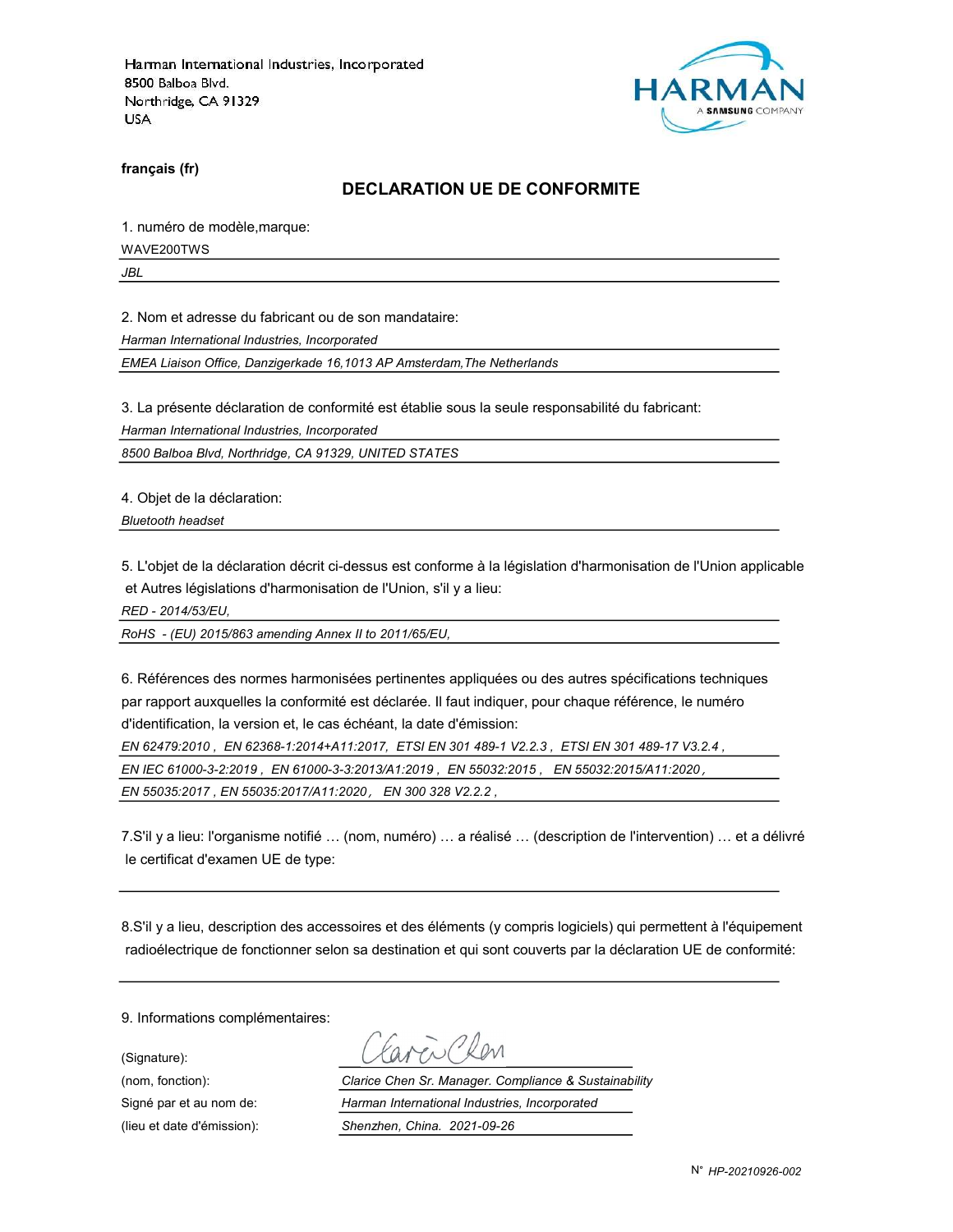

latviešu valoda (lv)

## ES ATBILSTĪBAS DEKLARĀCIJA

1. Modela Nr.,brand: WAVE200TWS JBL

2. Ražotāja vai viņa pilnvarotā pārstāvja vārds, uzvārds/nosaukums un adrese: Harman International Industries, Incorporated

EMEA Liaison Office, Danzigerkade 16,1013 AP Amsterdam,The Netherlands

3. Šī atbilstības deklarācija ir izdota vienīgi uz šāda ražotāja atbildību:

Harman International Industries, Incorporated

8500 Balboa Blvd, Northridge, CA 91329, UNITED STATES

4. Deklarācijas priekšmets:

Bluetooth headset

5. Iepriekš aprakstītais deklarācijas priekšmets atbilst attiecīgajam Savienības saskaņotajam tiesību aktam un Citam Savienības saskaņotajam tiesību aktam, ja piemērojams

RED - 2014/53/EU,

RoHS - (EU) 2015/863 amending Annex II to 2011/65/EU,

6. Atsauces uz attiecīgajiem izmantojamiem saskaņotajiem standartiem vai uz citām tehniskajām specifikācijām ,attiecībā uz ko tiek deklarēta atbilstība. Atsauces jāuzskaita ar to identifikācijas numuriem un versijām un attiecīgā gadījumā ar izdošanas datumu:

EN 62479:2010 , EN 62368-1:2014+A11:2017, ETSI EN 301 489-1 V2.2.3 , ETSI EN 301 489-17 V3.2.4 , EN IEC 61000-3-2:2019 , EN 61000-3-3:2013/A1:2019 , EN 55032:2015 , EN 55032:2015/A11:2020, EN 55035:2017 , EN 55035:2017/A11:2020, EN 300 328 V2.2.2 ,

7. Attiecīgā gadījumā paziņotā struktūra … (nosaukums, numurs) … ir veikusi … (darbības apraksts) … un izdevusi ES tipa pārbaudes sertifikātu:

8.Attiecīgā gadījumā palīgierīču un komponentu apraksts, ieskaitot programmatūras aprakstu,kas nodrošina radioiekārtas paredzēto darbību un uz ko attiecas ES atbilstības deklarācija:

9. Papildinformācija:

(Paraksts):

(izdošanas vieta un datums): Shenzhen, China. 2021-09-26

(vārds, uzvārds, amats): Clarice Chen Sr. Manager. Compliance & Sustainability Parakstīts šādas personas vārdā: Harman International Industries, Incorporated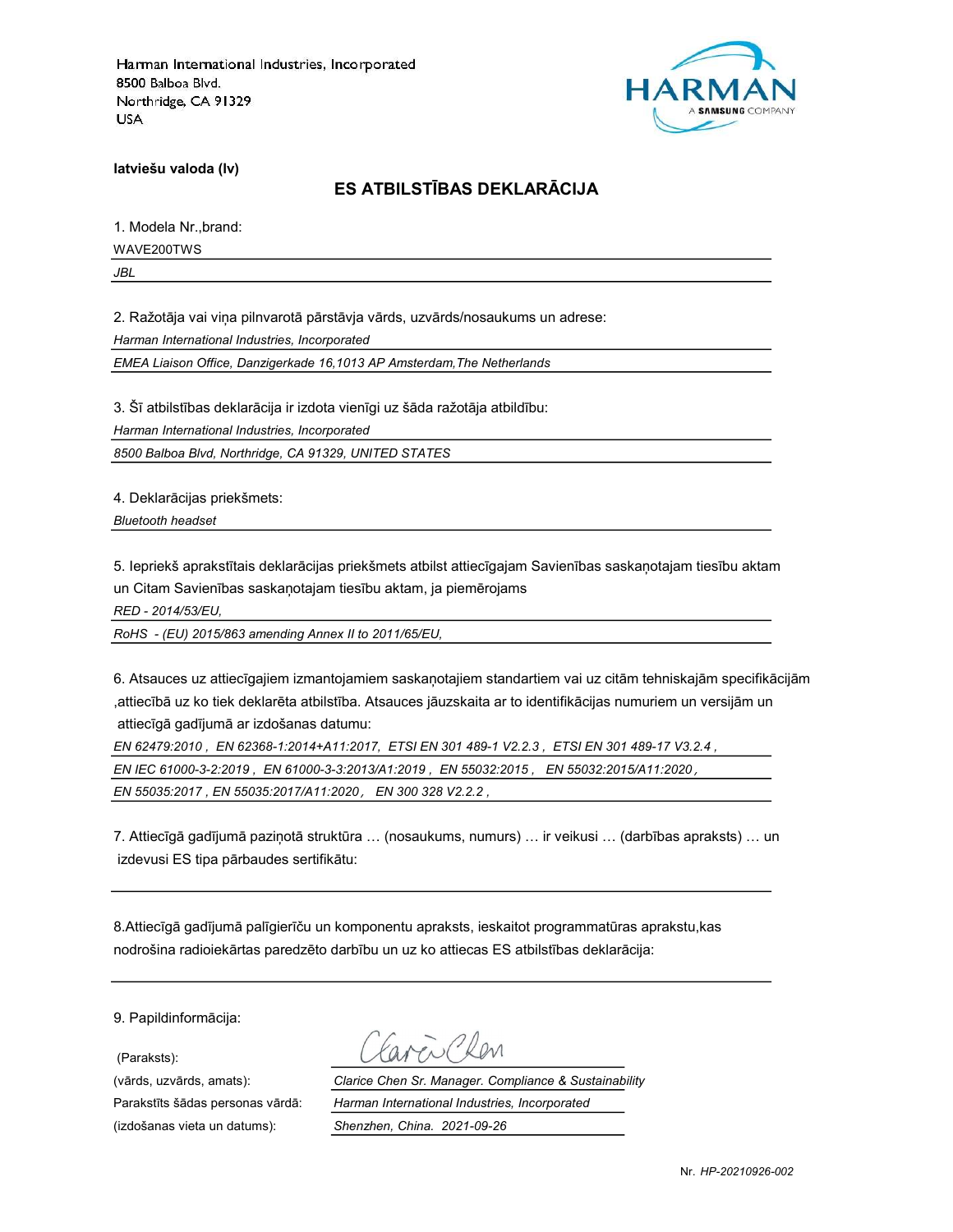

lietuvių kalba (lt)

### ES ATITIKTIES DEKLARACIJA

1. Modelio Nr., Prekės ženklas: WAVE200TWS

JBL

2. Gamintojo arba jo įgaliotojo atstovo pavadinimas ir adresas:

Harman International Industries, Incorporated

EMEA Liaison Office, Danzigerkade 16,1013 AP Amsterdam,The Netherlands

3. Ši atitikties deklaracija išduota tik gamintojo atsakomybe:

Harman International Industries, Incorporated

8500 Balboa Blvd, Northridge, CA 91329, UNITED STATES

4. Deklaracijos objektas:

Bluetooth headset

5. Pirmiau aprašytas deklaracijos objektas atitinka susijusius derinamuosius Sąjungos teisės aktus ir kitus derinamuosius Sąjungos teisės aktus, jeigu taikoma.

RED - 2014/53/EU,

RoHS - (EU) 2015/863 amending Annex II to 2011/65/EU,

6. Nuorodos į susijusius taikytus darniuosius standartus arba kitas technines specifikacijas, pagal kurias buvo deklaruota atitiktis. Nuorodos turi būti išvardijamos nurodant jų identifikacinius numerius,ersijas ir, kai taikoma, paskelbimo datas:

EN 62479:2010 , EN 62368-1:2014+A11:2017, ETSI EN 301 489-1 V2.2.3 , ETSI EN 301 489-17 V3.2.4 , EN IEC 61000-3-2:2019 , EN 61000-3-3:2013/A1:2019 , EN 55032:2015 , EN 55032:2015/A11:2020,

EN 55035:2017 , EN 55035:2017/A11:2020, EN 300 328 V2.2.2 ,

7. Kai taikytina, notifikuotoji įstaiga … (pavadinimas, numeris)… atliko… (dalyvavimo procese aprašymas) ir išdavė ES tipo tyrimo sertifikatą:

8. Kai taikytina, pagalbinių įtaisų ir komponentų, įskaitant programinę įrangą, kurie leidžia radijo įrenginiams veikti pagal paskirtį ir yra įtraukti į ES atitikties deklaraciją, aprašas:

9. Papildoma informacija:

(Parašas):

Favor Ren

(vardas ir pavardė, pareigos): Clarice Chen Sr. Manager. Compliance & Sustainability Už ką ir kieno vardu pasirašyta: Harman International Industries, Incorporated (išdavimo data ir vieta): Shenzhen, China. 2021-09-26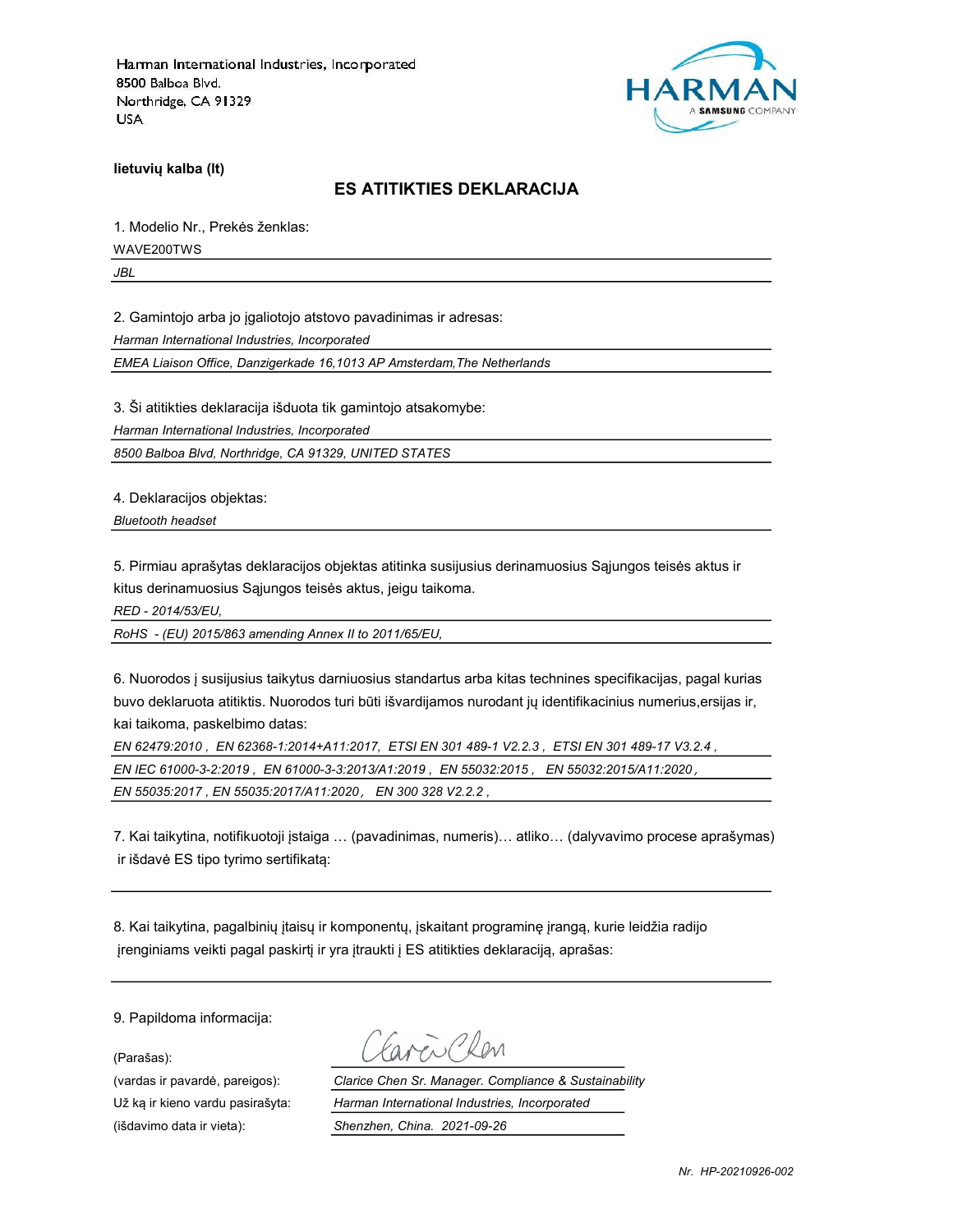

Nederlands (nl)

#### EU-CONFORMITEITSVERKLARING

1.Model nr.,Merk:

WAVE200TWS

JBL

2. Naam en adres van de fabrikant of zijn gemachtigde:

Harman International Industries, Incorporated

EMEA Liaison Office, Danzigerkade 16,1013 AP Amsterdam,The Netherlands

3. Deze conformiteitsverklaring wordt afgegeven onder volledige verantwoordelijkheid van de fabrikant:

Harman International Industries, Incorporated

8500 Balboa Blvd, Northridge, CA 91329, UNITED STATES

4. Voorwerp van de verklaring:

Bluetooth headset

5.Het hierboven beschreven voorwerp van de verklaring is in overeenstemming met de desbetreffende harmonisatiewetgeving van de Unie en andere harmonisatiewetgeving van de Unie, indien van toepassing: RED - 2014/53/EU,

RoHS - (EU) 2015/863 amending Annex II to 2011/65/EU,

6. Vermelding van de toegepaste relevante geharmoniseerde normen of van de andere technische specificaties waarop de conformiteitsverklaring betrekking heeft. Bij de opgave van de referenties moeten het identificatie nummer en de versie en, in voorkomend geval, de datum van publicatie worden vermeld: EN 62479:2010 , EN 62368-1:2014+A11:2017, ETSI EN 301 489-1 V2.2.3 , ETSI EN 301 489-17 V3.2.4 , EN IEC 61000-3-2:2019 , EN 61000-3-3:2013/A1:2019 , EN 55032:2015 , EN 55032:2015/A11:2020, EN 55035:2017 , EN 55035:2017/A11:2020, EN 300 328 V2.2.2 ,

7.(Indien van toepassing) De aangemelde instantie … (naam, nummer) … heeft een … (beschrijving van de werkzaamheden) … uitgevoerd en het certificaat van EU-typeonderzoek … afgegeven:

8. Indien van toepassing, beschrijving van de accessoires en onderdelen, die het mogelijk maken dat de radioapparatuur functioneert zoals bedoeld en die onder de EU-conformiteitsverklaring vallen:

9. Aanvullende informatie:

(Handtekening):

Favor Clen

(naam, functie): Clarice Chen Sr. Manager. Compliance & Sustainability Ondertekend voor en namens: Harman International Industries, Incorporated (plaats en datum van afgifte): Shenzhen, China. 2021-09-26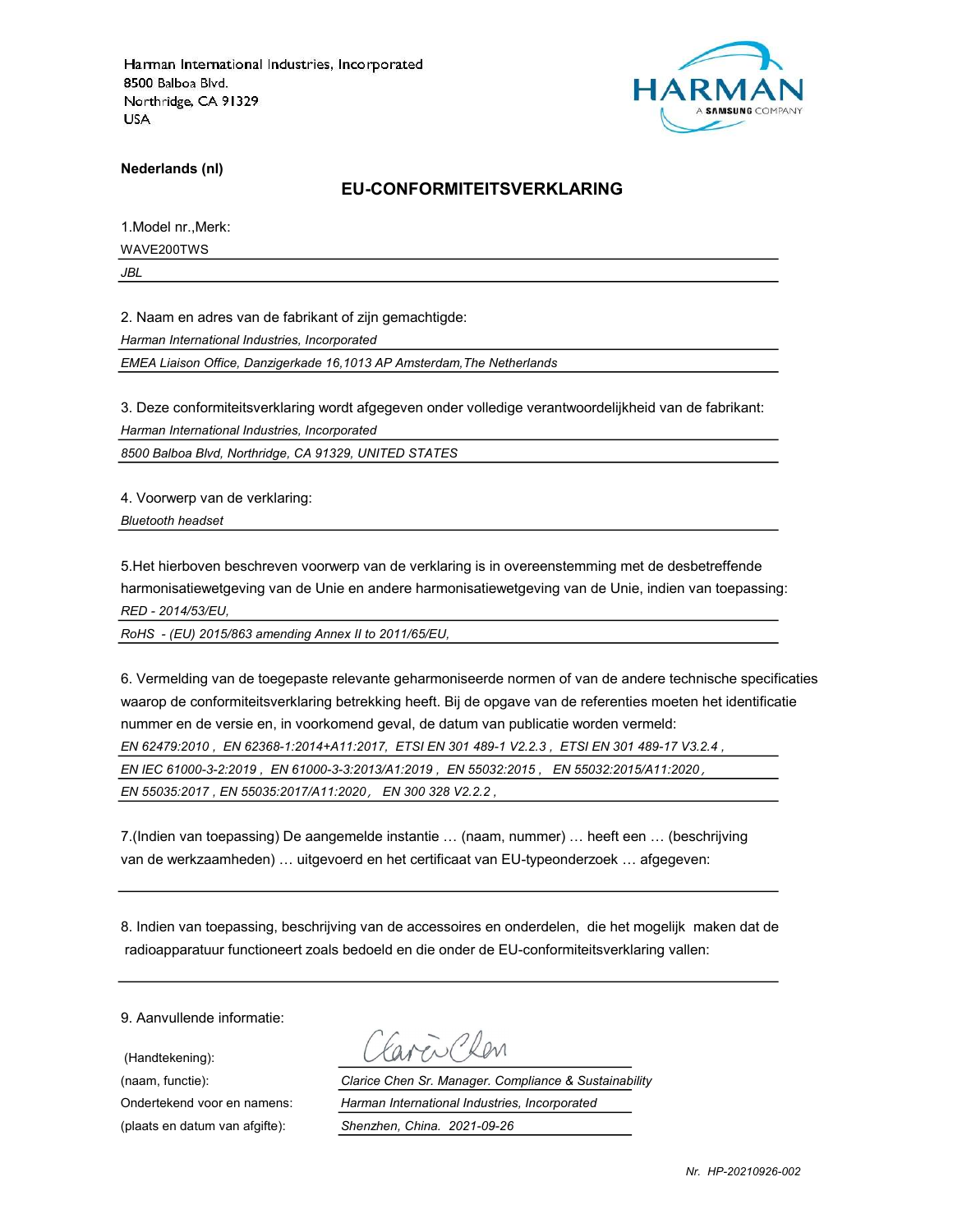

Română (ro)

#### DECLARAȚIA UE DE CONFORMITATE

1. Număr model, marcă:

WAVE200TWS

JBL

2. Denumirea și adresa producătorului sau a reprezentantului său autorizat:

Harman International Industries, Incorporated

EMEA Liaison Office, Danzigerkade 16,1013 AP Amsterdam,The Netherlands

3. Prezenta declarație de conformitate este emisă pe răspunderea exclusivă a producătorului:

Harman International Industries, Incorporated

8500 Balboa Blvd, Northridge, CA 91329, UNITED STATES

4.Obiectul declarației:

Bluetooth headset

5. Obiectul declarației descris mai sus este în conformitate cu legislația relevantă de armonizare a Uniunii: și După caz, alte acte din legislația de armonizare a Uniunii

RED - 2014/53/EU,

RoHS - (EU) 2015/863 amending Annex II to 2011/65/EU,

6. Trimiterile la standardele armonizate relevante folosite sau trimiterile la alte specificații tehnice în legătură cu care se declară conformitatea. Referințele sunt enumerate împreună cu numerele de identificare și cu versiunea acestora precum și cu data eliberării, după caz:

EN 62479:2010 , EN 62368-1:2014+A11:2017, ETSI EN 301 489-1 V2.2.3 , ETSI EN 301 489-17 V3.2.4 , EN IEC 61000-3-2:2019 , EN 61000-3-3:2013/A1:2019 , EN 55032:2015 , EN 55032:2015/A11:2020, EN 55035:2017 , EN 55035:2017/A11:2020, EN 300 328 V2.2.2 ,

7. După caz, organismul notificat … (denumire, număr) ... a efectuat … (descrierea intervenției) și a emis certificatul de examinare UE de tip:

8. După caz, o descriere a accesoriilor și componentelor, inclusiv a produselor software, care permit echipamentelor radio să funcționeze corespunzător și care sunt incluse în declarația de conformitate:

9. Informații suplimentare:

(Semnătura):

Favor Plan

(numele, funcția) : Clarice Chen Sr. Manager. Compliance & Sustainability Semnat pentru și în numele: Harman International Industries, Incorporated (locul și data emiterii): Shenzhen, China. 2021-09-26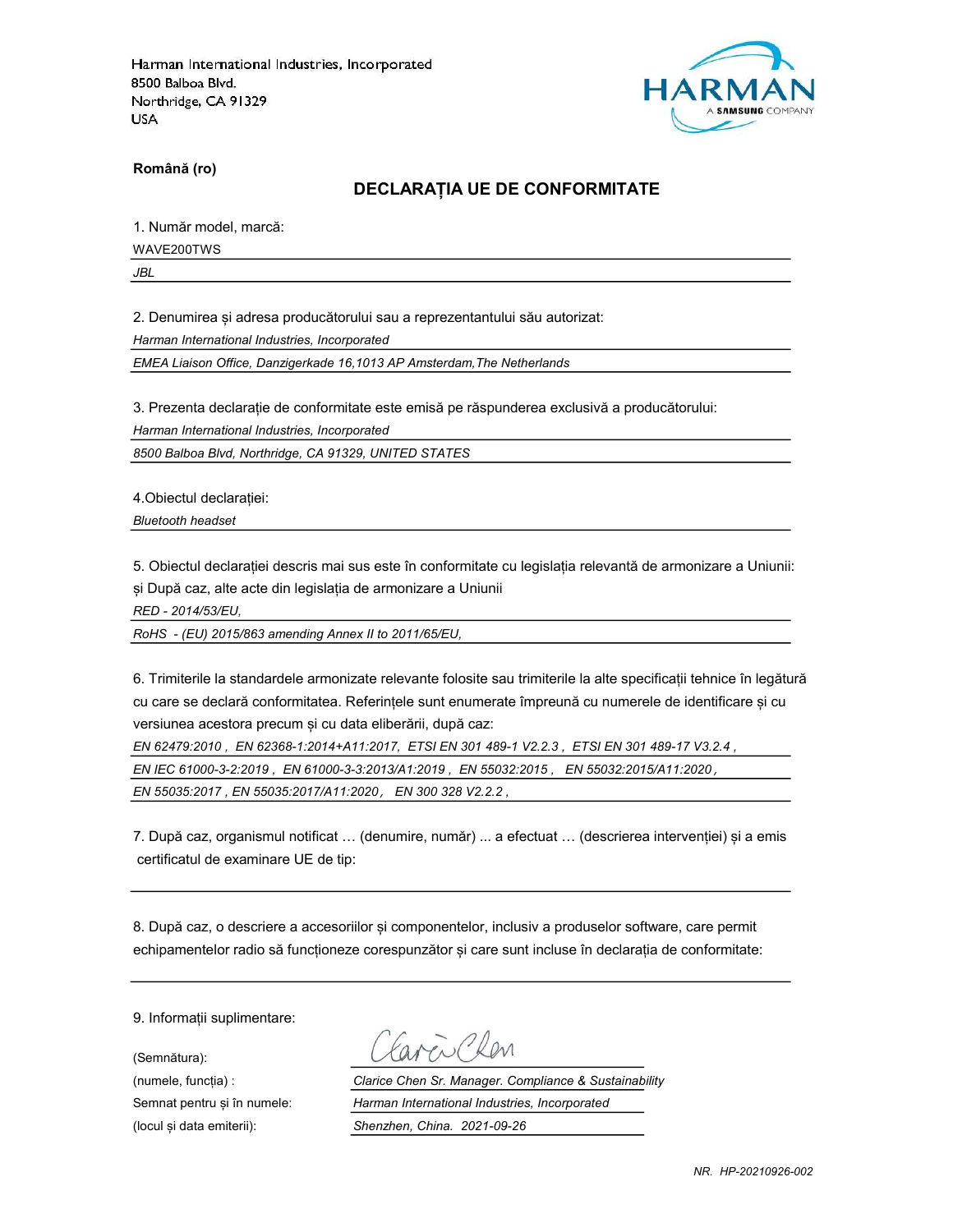

Suomi (fi)

#### EU-VAATIMUSTENMUKAISUUSVAKUUTUS

1. Malli nro.,merkki:

WAVE200TWS

JBL

2. Valmistajan tai sen valtuutetun edustajan nimi ja osoite:

Harman International Industries, Incorporated

EMEA Liaison Office, Danzigerkade 16,1013 AP Amsterdam,The Netherlands

3. Tämä vaatimustenmukaisuusvakuutus on annettu valmistajan yksinomaisella vastuulla:

Harman International Industries, Incorporated

8500 Balboa Blvd, Northridge, CA 91329, UNITED STATES

4. Vakuutuksen kohde:

Bluetooth headset

5. Edellä kuvattu vakuutuksen kohde on asiaa koskevan unionin yhdenmukaistamislainsäädännön vaatimusten mukainen ja Muu unionin yhdenmukaistamissäädös (tapauksen mukaan):

RED - 2014/53/EU,

RoHS - (EU) 2015/863 amending Annex II to 2011/65/EU,

6. Viittaus niihin asiaankuuluviin yhdenmukaistettuihin standardeihin, joita on käytetty, tai viittaus muihin teknisiin eritelmiin, joiden perusteella vaatimustenmukaisuusvakuutus on annettu. Viittausten luettelossa on mainittava niiden tunnistenumero ja versio ja tapauksen mukaan antopäivä:

EN 62479:2010 , EN 62368-1:2014+A11:2017, ETSI EN 301 489-1 V2.2.3 , ETSI EN 301 489-17 V3.2.4 ,

EN IEC 61000-3-2:2019 , EN 61000-3-3:2013/A1:2019 , EN 55032:2015 , EN 55032:2015/A11:2020,

EN 55035:2017 , EN 55035:2017/A11:2020, EN 300 328 V2.2.2 ,

7. Tapauksen mukaan ilmoitettu laitos … (nimi, numero) … suoritti … (toimenpiteen kuvaus) … ja antoi EU-tyyppitarkastustodistuksen: …

8. Tapauksen mukaan kuvaus lisälaitteista ja osista, myös ohjelmistoista, jotka mahdollistavat radiolaitteen käyttötarkoituksen mukaisen käytön ja jotka EU-vaatimustenmukaisuusvakuutus kattaa:

9. Lisätietoja:

(allekirjoitus):

(antamispaikka ja -päivämäärä): Shenzhen, China. 2021-09-26

 $2\sqrt{2}$ 

(nimi, tehtävä): Clarice Chen Sr. Manager. Compliance & Sustainability Seuraavan puolesta allekirjoittanut: Harman International Industries, Incorporated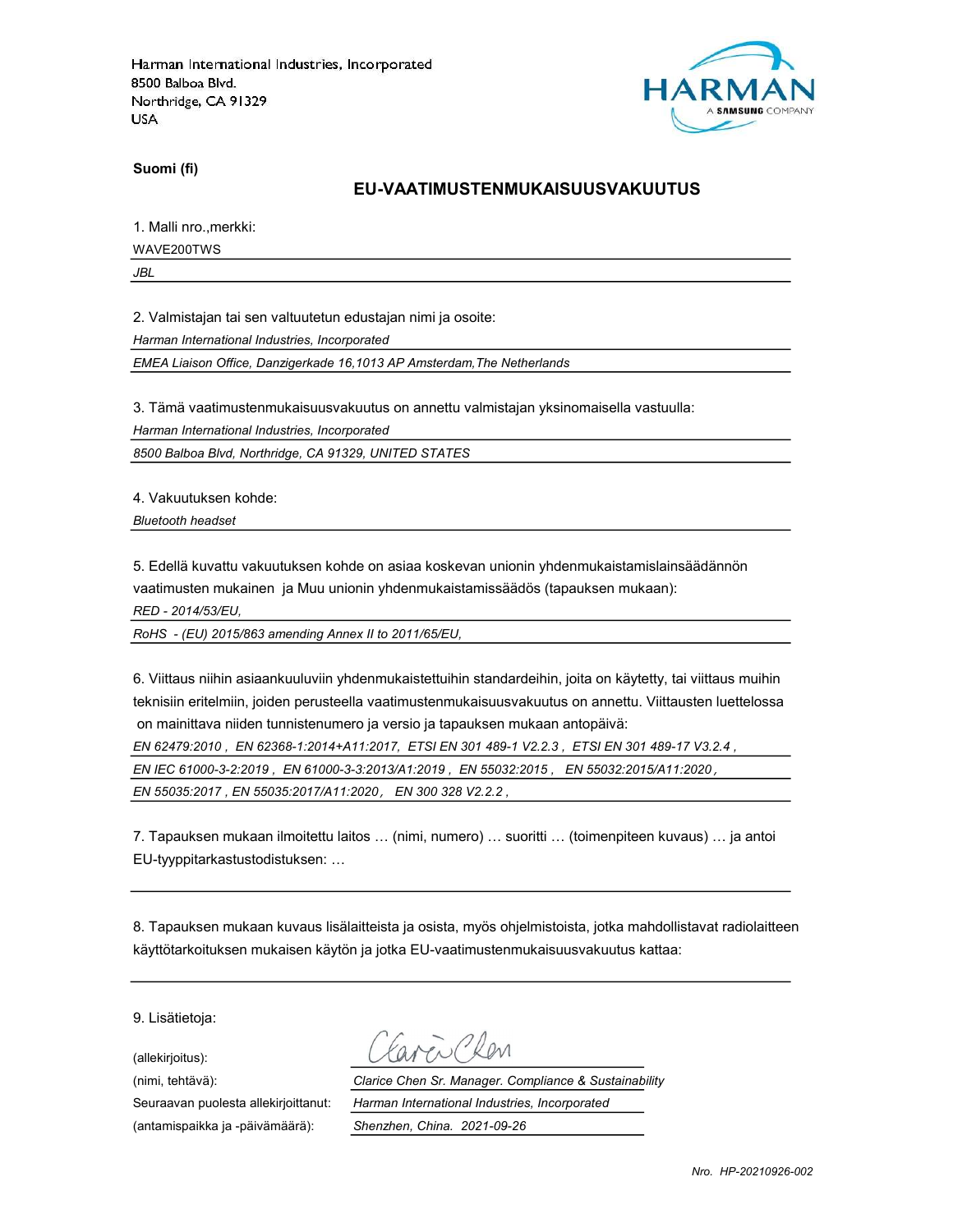

magyar (hu)

### EU-MEGFELELŐSÉGI NYILATKOZAT

1.Modellazonosító,márka:

WAVE200TWS

JBL

2. A gyártó vagy meghatalmazott képviselőjének neve és címe:

Harman International Industries, Incorporated

EMEA Liaison Office, Danzigerkade 16,1013 AP Amsterdam,The Netherlands

3. Ezt a megfelelőségi nyilatkozatot a gyártó kizárólagos felelőssége mellett adják ki:

Harman International Industries, Incorporated

8500 Balboa Blvd, Northridge, CA 91329, UNITED STATES

4. A nyilatkozat tárgya:

Bluetooth headset

5. A fent ismertetett nyilatkozat tárgya megfelel a vonatkozó uniós harmonizációs jogszabályoknak és adott esetben egyéb uniós harmonizációs jogszabály

RED - 2014/53/EU,

RoHS - (EU) 2015/863 amending Annex II to 2011/65/EU,

6.Az alkalmazott harmonizált szabványokra való hivatkozás vagy az azokra az egyéb műszaki előírásokra való hivatkozás, amelyekkel kapcsolatban megfelelőségi nyilatkozatot tetteké. A hivatkozásokat az azonosító számokkal együtt és a megfelelő verzió feltüntetésével kell megadni, adott esetben a kiállítás dátumával együtt: EN 62479:2010 , EN 62368-1:2014+A11:2017, ETSI EN 301 489-1 V2.2.3 , ETSI EN 301 489-17 V3.2.4 , EN IEC 61000-3-2:2019 , EN 61000-3-3:2013/A1:2019 , EN 55032:2015 , EN 55032:2015/A11:2020, EN 55035:2017 , EN 55035:2017/A11:2020, EN 300 328 V2.2.2 ,

7.A(z) ... (nevű, számú)… bejelentett szervezet adott esetben elvégezte a(z) … (a beavatkozás ismertetése) …, és a következő EU-típusvizsgálati tanúsítványt adta ki:

8. Adott esetben a tartozékok és alkatrészek leírása, ideértve a rádióberendezés rendeltetésszerű használatát lehetővé tévő és az EU-megfelelőségi nyilatkozat hatályába tartozó szoftvereket is:

9. További információk:

(aláírás):

(a kiállítás helye és dátuma): Shenzhen, China. 2021-09-26

(név, beosztás): Clarice Chen Sr. Manager. Compliance & Sustainability nevében megbízásából írták alá: Harman International Industries, Incorporated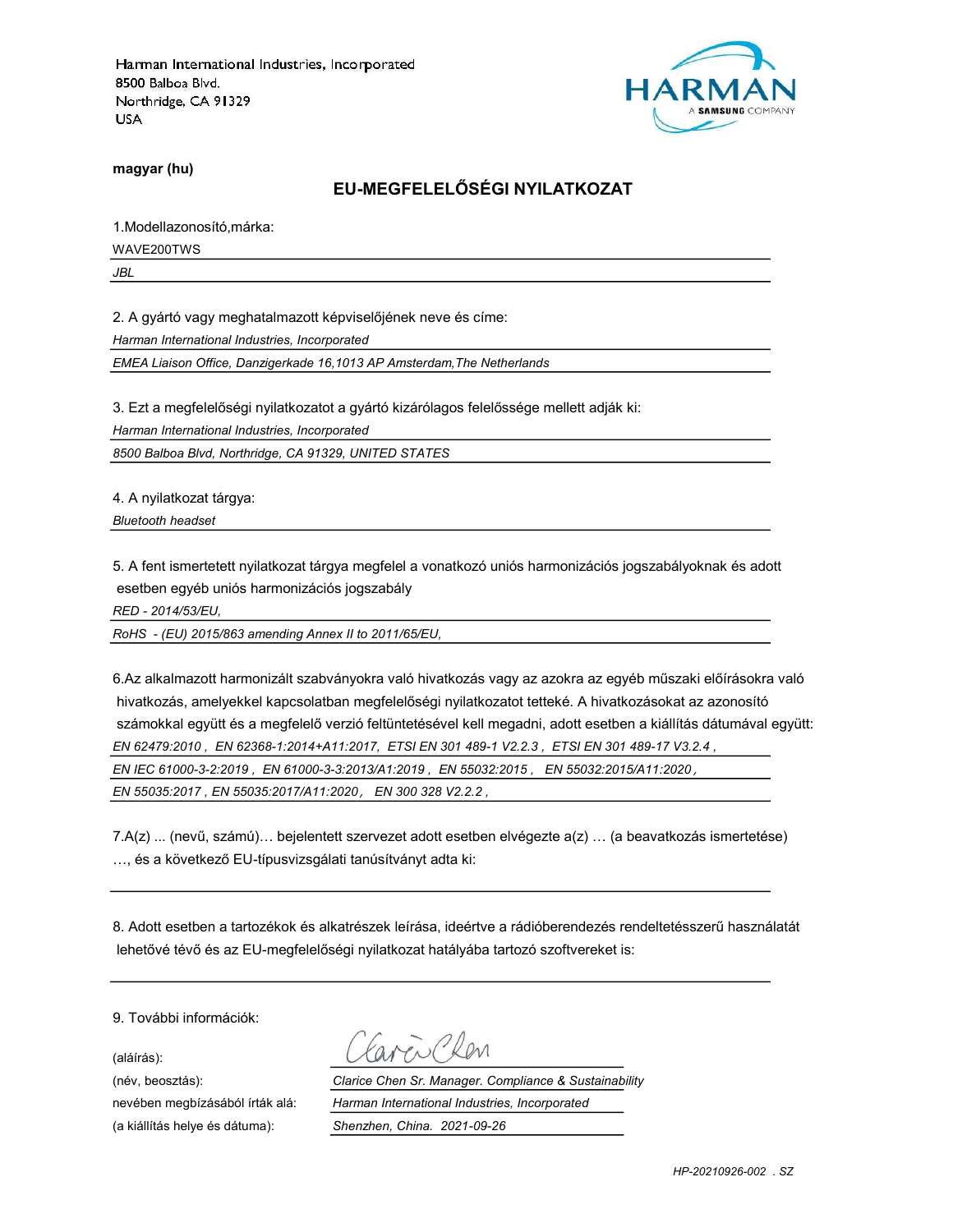

polski (pl)

#### DEKLARACJA ZGODNOŚCI UE

1. Nazwa modelu,Marka:

WAVE200TWS

JBL

2. Nazwa i adres producenta lub jego upoważnionego przedstawiciela:

Harman International Industries, Incorporated

EMEA Liaison Office, Danzigerkade 16,1013 AP Amsterdam,The Netherlands

3. Niniejszą deklarację zgodności wydaje się na wyłączną odpowiedzialność producenta:

Harman International Industries, Incorporated

8500 Balboa Blvd, Northridge, CA 91329, UNITED STATES

4. Przedmiot deklaracji:

Bluetooth headset

5.Wymieniony powyżej przedmiot niniejszej deklaracji jest zgodny z odnośnymi wymaganiami unijnego prawodawstwa harmonizacyjnego i innym unijnym prawodawstwem harmonizacyjnym, w stosownych przypadkach:

RED - 2014/53/EU,

RoHS - (EU) 2015/863 amending Annex II to 2011/65/EU,

6. Odwołania do odnośnych norm zharmonizowanych, które zastosowano, lub do innych specyfikacji technicznych,w stosunku do których deklarowana jest zgodność. Odwołania muszą być podane wraz z ich numerami identyfika cyjnymi i wersjami oraz w stosownych przypadkach z datą wydania: EN 62479:2010 , EN 62368-1:2014+A11:2017, ETSI EN 301 489-1 V2.2.3 , ETSI EN 301 489-17 V3.2.4 , EN IEC 61000-3-2:2019 , EN 61000-3-3:2013/A1:2019 , EN 55032:2015 , EN 55032:2015/A11:2020, EN 55035:2017 , EN 55035:2017/A11:2020, EN 300 328 V2.2.2 ,

7. W stosownych przypadkach, jednostka notyfikowana … (nazwa, numer) … przeprowadziła … (opis interwencji) … i wydała certyfikat badania typu UE:

8.W stosownych przypadkach, opis elementów dodatkowych lub komponentów, w tym oprogramowania , które umoż liwiają działanie urządzenia radiowego zgodnie z przeznaczeniem i które są objęte deklaracją zgodności UE:

9. Informacje dodatkowe:

(podpis):

Caren Chen

(imię i nazwisko, stanowisko): Clarice Chen Sr. Manager. Compliance & Sustainability Podpisano w imieniu: Harman International Industries, Incorporated (miejsce i data wydania): Shenzhen, China. 2021-09-26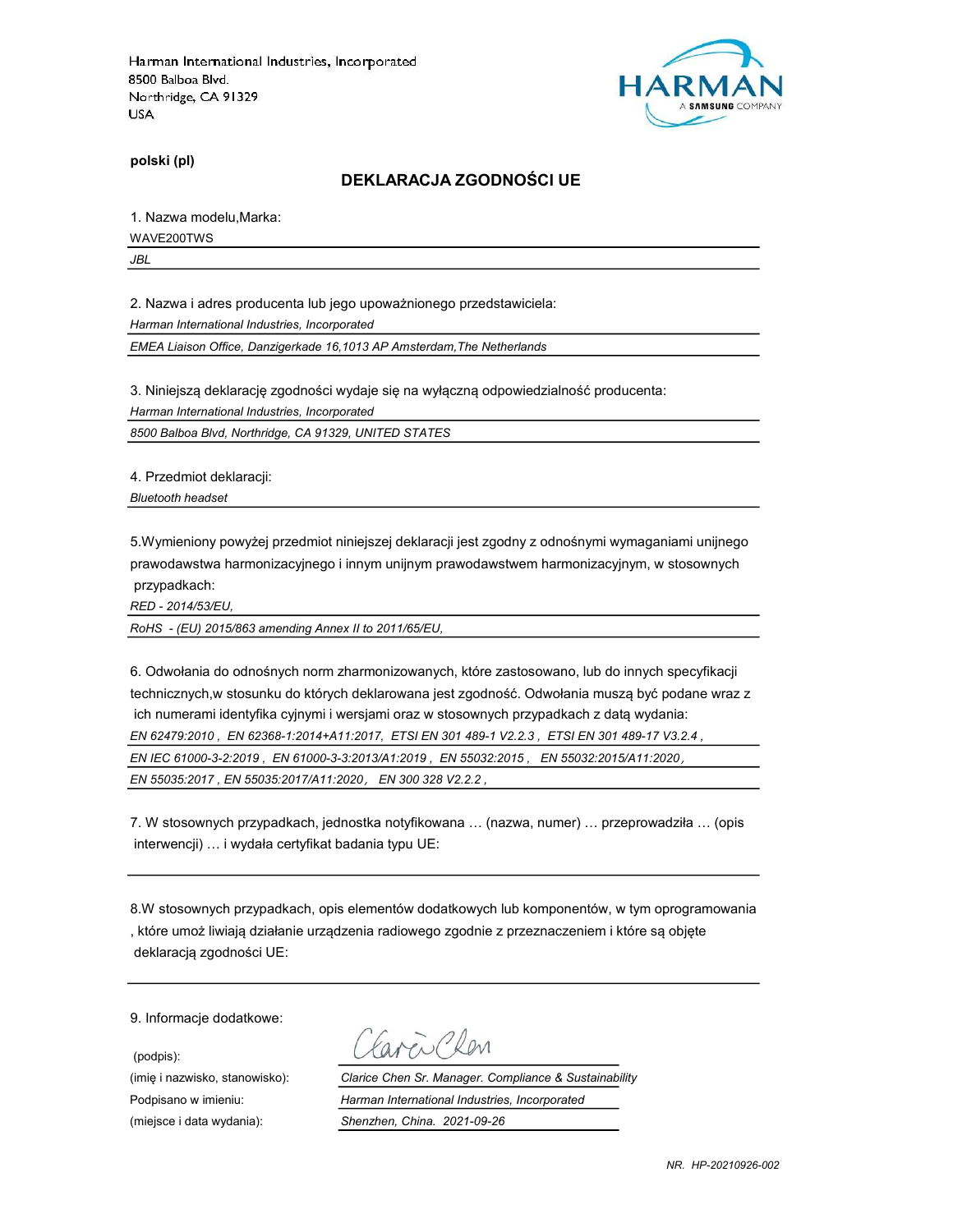

slovenčina (sk)

## EÚ VYHLÁSENIE O ZHODE

1.Číslo modelu,brand:

WAVE200TWS

JBL

2. Meno a adresa výrobcu alebo jeho splnomocneného zástupcu:

Harman International Industries, Incorporated

EMEA Liaison Office, Danzigerkade 16,1013 AP Amsterdam,The Netherlands

3. Toto vyhlásenie o zhode sa vydáva na výhradnú zodpovednosť výrobcu.:

Harman International Industries, Incorporated

8500 Balboa Blvd, Northridge, CA 91329, UNITED STATES

4.Predmet vyhlásenia:

Bluetooth headset

5. Uvedený predmet vyhlásenia je v zhode s príslušnými harmonizačnými právnymi predpismi Únie a Prípadne ďalšie harmonizačné právne predpisy Únie:

RED - 2014/53/EU,

RoHS - (EU) 2015/863 amending Annex II to 2011/65/EU,

6. Odkazy na príslušné použité harmonizované normy alebo odkazy na iné technické špecifikácie, v súvislosti s ktorými sa zhoda vyhlasuje. V rámci odkazov sa musí uviesť identifikačné číslo a verzia a prípadne dátum vydania:

EN 62479:2010 , EN 62368-1:2014+A11:2017, ETSI EN 301 489-1 V2.2.3 , ETSI EN 301 489-17 V3.2.4 , EN IEC 61000-3-2:2019 , EN 61000-3-3:2013/A1:2019 , EN 55032:2015 , EN 55032:2015/A11:2020, EN 55035:2017 , EN 55035:2017/A11:2020, EN 300 328 V2.2.2 ,

7. Prípadne: notifikovaný orgán … (názov, číslo) … vykonal … (opis zásahu) … a vydal certifikát EÚ skúšky typu:

8. V príslušných prípadoch opis príslušenstva a komponentov vrátane softvéru, ktoré umožňujú rádiovému zariadeniu fungovať v súlade so zamýšľaným účelom, a na ktoré sa vzťahuje EÚ vyhlásenie o zhode:

9. Doplňujúce informácie:

(podpis):

(meno, funkcia): Clarice Chen Sr. Manager. Compliance & Sustainability Podpísané za a v mene: Harman International Industries, Incorporated (miesto a dátum vydania): Shenzhen, China. 2021-09-26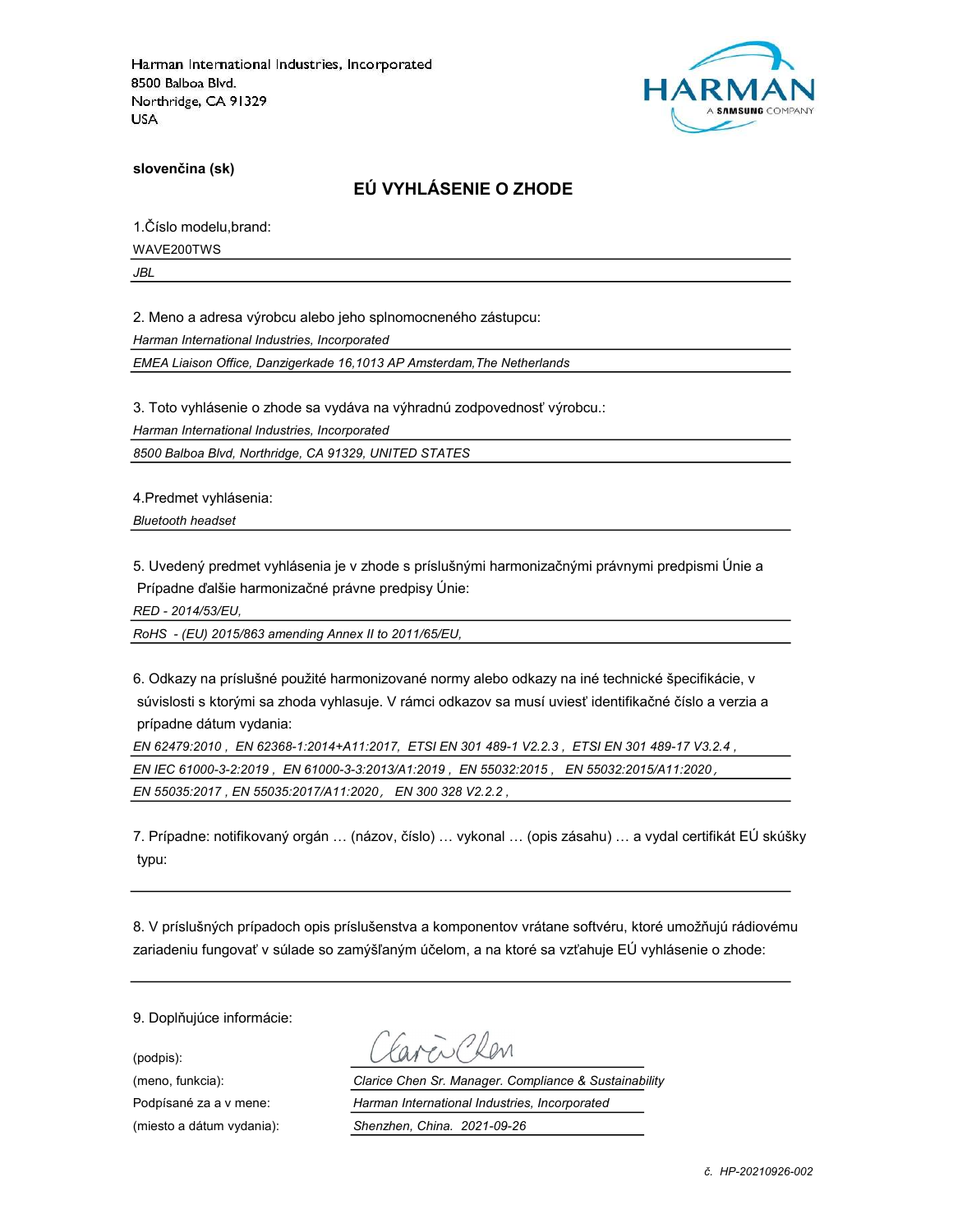

svenska (sv)

#### EU-FÖRSÄKRAN OM ÖVERENSSTÄMMELSE

1. Modell nr.,varumärke:

WAVE200TWS

JBL

2. Namn på och adress till tillverkaren eller dennes representant:

Harman International Industries, Incorporated

EMEA Liaison Office, Danzigerkade 16,1013 AP Amsterdam,The Netherlands

3. Denna försäkran om överensstämmelse utfärdas på tillverkarens eget ansvar:

Harman International Industries, Incorporated

8500 Balboa Blvd, Northridge, CA 91329, UNITED STATES

4. Föremål för försäkran:

Bluetooth headset

5. Föremålet för försäkran ovan överensstämmer med den relevanta unionslagstiftningen om harmon -isering och Annan harmoniserad unionslagstiftning i förekommande fall

RED - 2014/53/EU,

RoHS - (EU) 2015/863 amending Annex II to 2011/65/EU,

6.Hänvisningar till de relevanta harmoniserade standarder som använts eller hänvisningar till andra tekniska specifikationer enligt vilka överensstämmelsen försäkras. Hänvisningar måste förtecknas tillsammans med identifieringsnummer och version och i förekommande fall datum för utfärdande: EN 62479:2010 , EN 62368-1:2014+A11:2017, ETSI EN 301 489-1 V2.2.3 , ETSI EN 301 489-17 V3.2.4 , EN IEC 61000-3-2:2019 , EN 61000-3-3:2013/A1:2019 , EN 55032:2015 , EN 55032:2015/A11:2020, EN 55035:2017 , EN 55035:2017/A11:2020, EN 300 328 V2.2.2 ,

7. I tillämpliga fall: det anmälda organet ... (namn, nummer) ... har utfört ... (beskrivning av åtgärd) ... och utfärdat EU- typprovningsintyg:

8. I förekommande fall en beskrivning av tillbehör och komponenter, inklusive programvara, som gör det möjligt för radioutrustningen att fungera som avsett och som täcks av en EU-försäkran om överensstämmelse:

9. Ytterligare information:

(namnteckning):

Faven Clev

(namn, befattning): Clarice Chen Sr. Manager. Compliance & Sustainability Undertecknat för: Harman International Industries, Incorporated (ort och datum) Shenzhen, China. 2021-09-26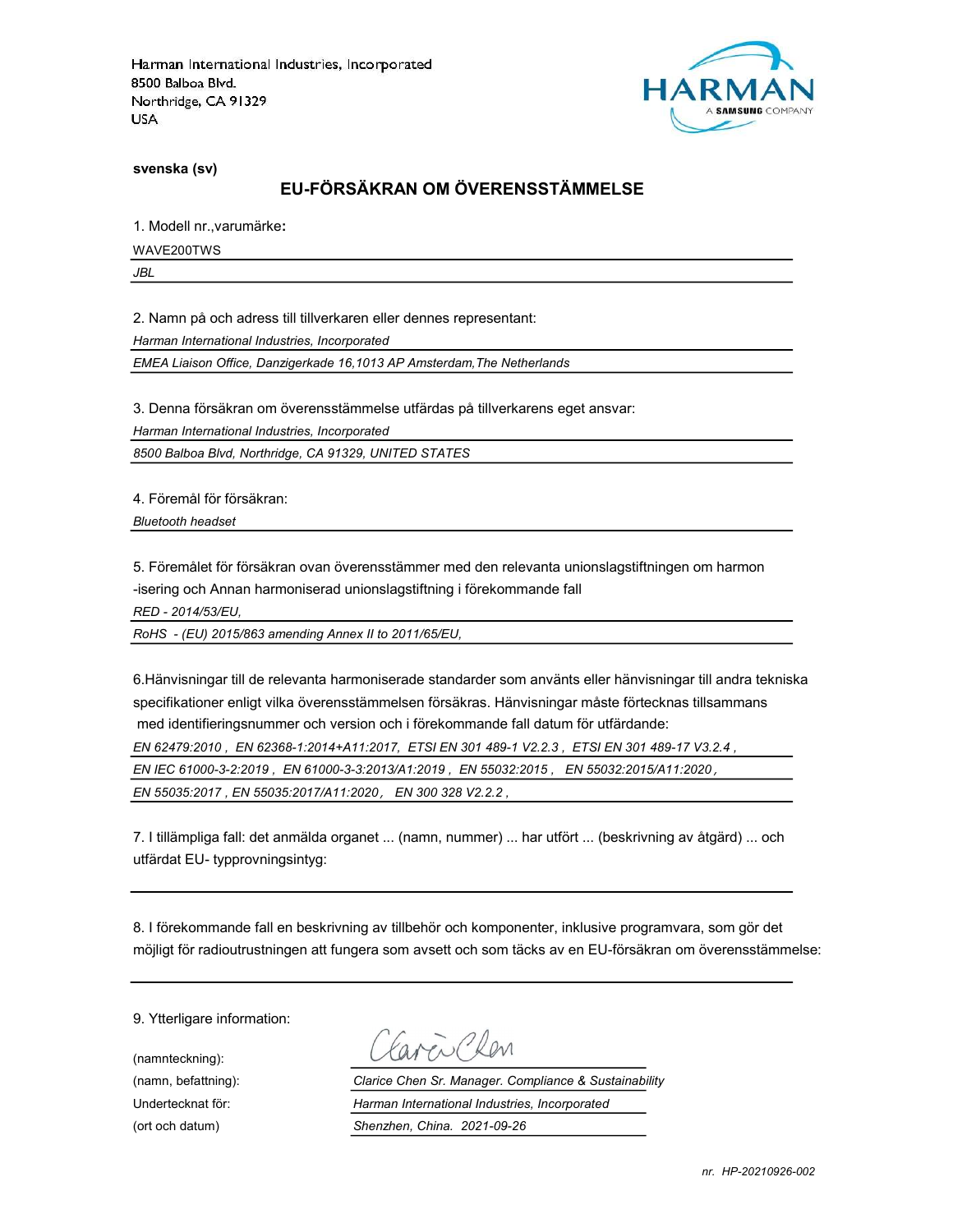

Malti (mt)

# DIKJARAZZJONI TA' KONFORMITÀ TAL-UE

1.Il-mudell Nru.,marka: WAVE200TWS

JBL

2. L-isem u l-indirizz tal-manifattur jew tar-rappreżentant awtorizzat tiegħu: Harman International Industries, Incorporated

EMEA Liaison Office, Danzigerkade 16,1013 AP Amsterdam,The Netherlands

3. Din id-dikjarazzjoni tal-konformità tinħareg taħt ir-responsabbiltà unika tal-manifattur:

Harman International Industries, Incorporated

8500 Balboa Blvd, Northridge, CA 91329, UNITED STATES

4.L-għan tad-dikjarazzjoni:

Bluetooth headset

5. L-għan tad-dikjarazzjoni deskritt hawn fuq huwa konformi mal-leġiżlazzjoni ta' armonizzazzjoni rilevanti tal -Unjon u Leġiżlazzjoni dwar l-armonizzazzjoni oħra tal-Unjoni meta tkun applikabbli

RED - 2014/53/EU,

RoHS - (EU) 2015/863 amending Annex II to 2011/65/EU,

6. Ir-referenzi għall-istandards armonizzati rilevanti li ntużaw, jew ir-referenzi għall-ispeċifikazzjonijiet tekniċi l-oħrajn li skonthom qed tiġi ddikjarata l-konformità: Ir-referenzi jridu jiġu elenkati bin-numru tal-identifikazzjoni u l-verżjoni tagħhom u, fejn applikabbli, id-data tal-ħruġ:

EN 62479:2010 , EN 62368-1:2014+A11:2017, ETSI EN 301 489-1 V2.2.3 , ETSI EN 301 489-17 V3.2.4 ,

EN IEC 61000-3-2:2019 , EN 61000-3-3:2013/A1:2019 , EN 55032:2015 , EN 55032:2015/A11:2020,

EN 55035:2017 , EN 55035:2017/A11:2020, EN 300 328 V2.2.2 ,

7.Meta applikabbli, il-korp notifikat … (l-isem, in-numru) … wettaq… (deskrizzjoni tal-intervent) … u ħareġ iċ-ċertifikat tal-eżami tat-tip tal-UE:

8. Fejn applikabbli, deskrizzjoni tal-aċċessorji u il-komponenti, inkluż is-softwer, li jippermettu t-tagħmir tar -radju jopera kif intiż u koperti mid-dikjarazzjoni tal-konformità tal-UE:

9. Informazzjoni addizzjonali:

(firma):

Favor Chen

(isem, funzjoni): Clarice Chen Sr. Manager. Compliance & Sustainability Iffirmat għal u f'isem: Harman International Industries, Incorporated (post u data tal-ħruġ): Shenzhen, China. 2021-09-26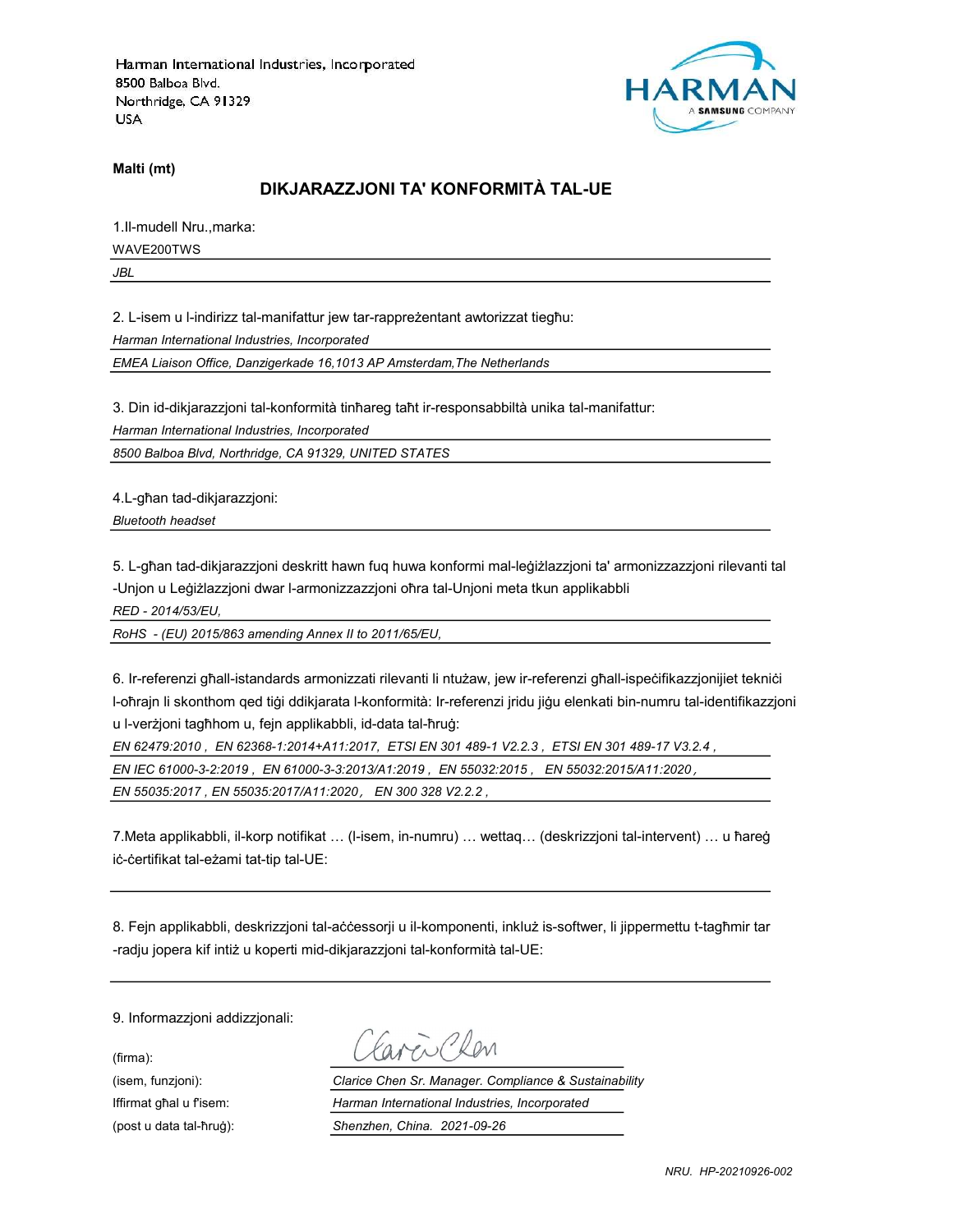

português (pt)

#### DECLARAÇÃO UE DE CONFORMIDADE

1. Modelo Nº.,marca:

WAVE200TWS

JBL

2. Nome e endereço do fabricante ou do respetivo mandatário:

Harman International Industries, Incorporated

EMEA Liaison Office, Danzigerkade 16,1013 AP Amsterdam,The Netherlands

3. A presente declaração de conformidade é emitida sob a exclusiva responsabilidade do fabricante:

Harman International Industries, Incorporated

8500 Balboa Blvd, Northridge, CA 91329, UNITED STATES

4. Objeto da declaração:

Bluetooth headset

5.O objeto da declaração acima mencionada está em conformidade com a legislação de harmonização da União aplicável, Outra legislação de harmonização da União, se aplicável:

RED - 2014/53/EU,

RoHS - (EU) 2015/863 amending Annex II to 2011/65/EU,

6. Referências às normas harmonizadas aplicáveis utilizadas ou às outras especificações técnicas em relação às quais a conformidade é declarada. As referências devem ser enumeradas com os respetivos números de identificação e versão e, se for caso disso, a data de emissão:

EN 62479:2010 , EN 62368-1:2014+A11:2017, ETSI EN 301 489-1 V2.2.3 , ETSI EN 301 489-17 V3.2.4 ,

EN IEC 61000-3-2:2019 , EN 61000-3-3:2013/A1:2019 , EN 55032:2015 , EN 55032:2015/A11:2020,

EN 55035:2017 , EN 55035:2017/A11:2020, EN 300 328 V2.2.2 ,

7. Se aplicável, o organismo notificado: (nome, número)... efetuou… (descrição da intervenção)… e emitiu o certificado de exame UE de tipo:

8. Se aplicável, descrição dos acessórios e/ou componentes, incluindo o software, que permitem que o equipamento de rádio funcione conforme o pretendido, abrangidos pela declaração UE de conformidade:

9. Informações complementares:

(assinatura):

avenChan

(nome, cargo) : Clarice Chen Sr. Manager. Compliance & Sustainability Assinado por e em nome de: Harman International Industries, Incorporated (local e data de emissão) Shenzhen, China. 2021-09-26